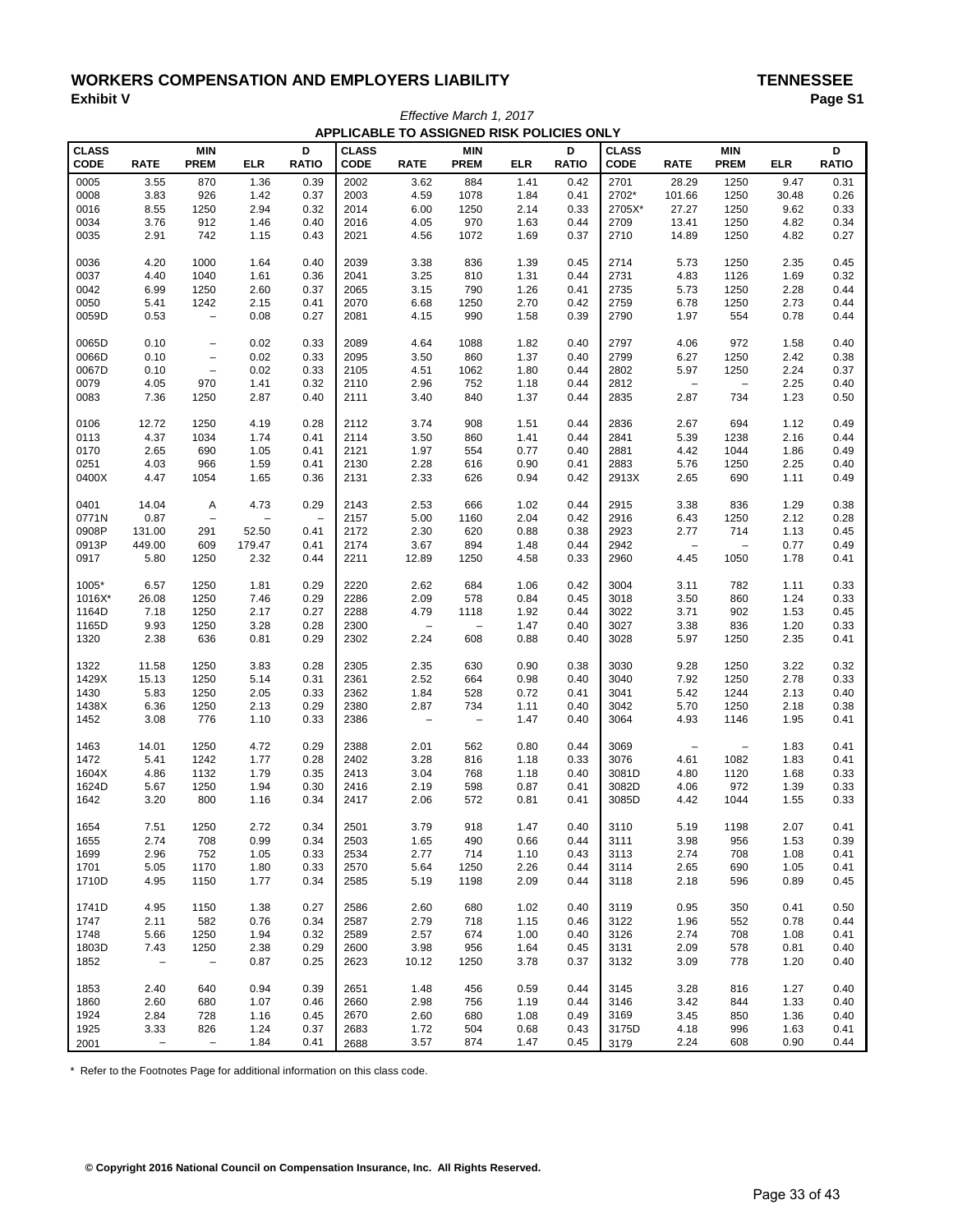## WORKERS COMPENSATION AND EMPLOYERS LIABILITY<br>Exhibit V Paqe S2 **Exhibit V Page S2** *Effective March 1, 2017*

| APPLICABLE TO ASSIGNED RISK POLICIES ONLY |                          |                          |            |              |              |                          |                   |              |              |              |                          |                          |            |              |
|-------------------------------------------|--------------------------|--------------------------|------------|--------------|--------------|--------------------------|-------------------|--------------|--------------|--------------|--------------------------|--------------------------|------------|--------------|
| <b>CLASS</b>                              |                          | <b>MIN</b>               |            | D            | <b>CLASS</b> |                          | <b>MIN</b>        |              | D            | <b>CLASS</b> |                          | <b>MIN</b>               |            | D            |
| CODE                                      | <b>RATE</b>              | <b>PREM</b>              | <b>ELR</b> | <b>RATIO</b> | <b>CODE</b>  | <b>RATE</b>              | <b>PREM</b>       | <b>ELR</b>   | <b>RATIO</b> | <b>CODE</b>  | <b>RATE</b>              | <b>PREM</b>              | <b>ELR</b> | <b>RATIO</b> |
| 3180                                      | 2.79                     | 718                      | 1.14       | 0.45         | 3830         | 2.04                     | 568               | 0.79         | 0.38         | 4557         | 2.74                     | 708                      | 1.11       | 0.44         |
| 3188                                      | 2.48                     | 656                      | 1.01       | 0.45         | 3851         | 5.61                     | 1250              | 2.30         | 0.45         | 4558         | 2.09                     | 578                      | 0.84       | 0.42         |
| 3220                                      | 2.02                     | 564                      | 0.80       | 0.41         | 3865         | 1.53                     | 466               | 0.63         | 0.48         | 4568         | 2.74                     | 708                      | 0.98       | 0.34         |
| 3223                                      | 6.02                     | 1250                     | 2.49       | 0.48         | 3881         | 4.35                     | 1030              | 1.73         | 0.41         | 4581         | 1.05                     | 370                      | 0.35       | 0.28         |
| 3224                                      | 4.30                     | 1020                     | 1.82       | 0.47         | 4000         | 4.68                     | 1096              | 1.60         | 0.30         | 4583         | 4.90                     | 1140                     | 1.62       | 0.28         |
| 3227                                      | 2.91                     | 742                      | 1.20       | 0.46         | 4021         | 8.53                     | 1250              | 2.98         | 0.32         | 4611         | 1.82                     | 524                      | 0.73       | 0.44         |
| 3240                                      | 3.43                     | 846                      | 1.37       | 0.44         | 4024D        | 8.96                     | 1250              | 2.90         | 0.30         | 4635         | 2.91                     | 742                      | 0.91       | 0.27         |
| 3241                                      | 3.40                     | 840                      | 1.35       | 0.41         | 4034         | 7.24                     | 1250              | 2.57         | 0.33         | 4653         | 1.90                     | 540                      | 0.78       | 0.45         |
| 3255                                      | 2.41                     | 642                      | 1.03       | 0.50         | 4036         | 2.96                     | 752               | 1.05         | 0.33         | 4665         | 7.77                     | 1250                     | 2.74       | 0.33         |
| 3257                                      | 2.94                     | 748                      | 1.15       | 0.40         | 4038         | 3.42                     | 844               | 1.50         | 0.52         | 4670         | 8.28                     | 1250                     | 2.88       | 0.32         |
|                                           |                          |                          |            |              |              |                          |                   |              |              |              |                          |                          |            |              |
| 3270                                      | 3.15                     | 790                      | 1.24       | 0.40         | 4053         | 2.65<br>2.50             | 690               | 1.03<br>1.03 | 0.40         | 4683<br>4686 | 5.37                     | 1234<br>742              | 2.18       | 0.42         |
| 3300<br>3303                              | 5.05                     | 1170                     | 1.93       | 0.39         | 4061         |                          | 660               | 1.28         | 0.45         | 4692         | 2.91                     | 280                      | 1.02       | 0.32         |
|                                           | 6.68                     | 1250                     | 2.63       | 0.43         | 4062         | 3.26                     | 812               |              | 0.40         |              | 0.60                     | 374                      | 0.24       | 0.45         |
| 3307                                      | 4.30                     | 1020                     | 1.72       | 0.41<br>0.46 | 4101<br>4109 | 3.66                     | 892               | 1.35         | 0.36         | 4693         | 1.07                     | 632                      | 0.41       | 0.40<br>0.42 |
| 3315                                      | 4.91                     | 1142                     | 2.03       |              |              | 1.05                     | 370               | 0.43         | 0.45         | 4703         | 2.36                     |                          | 0.95       |              |
| 3334                                      | 2.64                     | 688                      | 1.07       | 0.42         | 4110         | 1.28                     | 416               | 0.51         | 0.41         | 4717         | 3.37                     | 834                      | 1.47       | 0.52         |
| 3336                                      | 3.03                     | 766                      | 1.07       | 0.33         | 4111         | 1.84                     | 528               | 0.75         | 0.45         | 4720         | 3.06                     | 772                      | 1.19       | 0.40         |
| 3365                                      | 5.93                     | 1250                     | 2.16       | 0.34         | 4113         | 1.79                     | 518               | 0.71         | 0.41         | 4740         | 1.94                     | 548                      | 0.70       | 0.34         |
| 3372                                      | 4.17                     | 994                      | 1.59       | 0.38         | 4114         | 3.11                     | 782               | 1.22         | 0.40         | 4741         | 3.28                     | 816                      | 1.32       | 0.41         |
| 3373                                      | 5.58                     | 1250                     | 2.23       | 0.41         | 4130         | 4.71                     | 1102              | 1.86         | 0.41         | 4751         | 1.84                     | 528                      | 0.64       | 0.32         |
| 3383                                      | 1.94                     | 548                      | 0.79       | 0.45         | 4131         | 4.81                     | 1122              | 1.93         | 0.44         | 4761         | $\overline{\phantom{a}}$ | $\overline{\phantom{a}}$ | 1.48       | 0.26         |
| 3385                                      | 0.92                     | 344                      | 0.38       | 0.46         | 4133         | 3.20                     | 800               | 1.25         | 0.43         | 4771N        | 4.88                     | 1250                     | 1.48       | 0.26         |
| 3400                                      | 4.93                     | 1146                     | 1.85       | 0.37         | 4149         | 1.79                     | 518               | 0.76         | 0.50         | 4777         | 6.99                     | 1250                     | 2.18       | 0.27         |
| 3507                                      | 3.04                     | 768                      | 1.21       | 0.41         | 4206         | 4.74                     | 1108              | 1.88         | 0.41         | 4825         | 1.11                     | 382                      | 0.39       | 0.32         |
| 3515                                      | 2.77                     | 714                      | 1.08       | 0.40         | 4207         | 1.84                     | 528               | 0.67         | 0.34         | 4828         | 2.84                     | 728                      | 1.07       | 0.37         |
| 3548                                      | 1.53                     | 466                      | 0.60       | 0.40         | 4239         | 3.13                     | 786               | 1.14         | 0.34         | 4829         | 1.85                     | 530                      | 0.62       | 0.29         |
| 3559                                      | 4.96                     | 1152                     | 1.94       | 0.40         | 4240         | 2.99                     | 758               | 1.20         | 0.44         | 4902         | 4.30                     | 1020                     | 1.70       | 0.43         |
| 3565                                      | $\overline{\phantom{a}}$ | $\overline{\phantom{a}}$ | 0.58       | 0.44         | 4243         | 2.47                     | 654               | 0.98         | 0.41         | 4923         | 2.45                     | 650                      | 0.92       | 0.38         |
| 3574                                      | 1.45                     | 450                      | 0.58       | 0.44         | 4244         | 2.50                     | 660               | 0.99         | 0.41         | 5020         | 9.15                     | 1250                     | 3.30       | 0.34         |
| 3581                                      | 1.04                     | 368                      | 0.42       | 0.44         | 4250         | 2.36                     | 632               | 0.94         | 0.41         | 5022         | 11.75                    | 1250                     | 3.93       | 0.29         |
| 3612                                      | 2.33                     | 626                      | 0.88       | 0.37         | 4251         | 3.04                     | 768               | 1.22         | 0.41         | 5037         | 41.04                    | 1250                     | 12.52      | 0.26         |
| 3620                                      | 4.03                     | 966                      | 1.42       | 0.33         | 4263         | 2.72                     | 704               | 1.05         | 0.40         | 5040         | 9.45                     | 1250                     | 2.98       | 0.28         |
| 3629                                      | 1.90                     | 540                      | 0.77       | 0.44         | 4273         | 4.17                     | 994               | 1.66         | 0.41         | 5057         | 5.51                     | 1250                     | 1.71       | 0.27         |
| 3632                                      | 4.51                     | 1062                     | 1.70       | 0.37         | 4279         | 3.18                     | 796               | 1.27         | 0.41         | 5059         | 23.17                    | 1250                     | 7.10       | 0.27         |
| 3634                                      | 4.22                     | 1004                     | 1.78       | 0.47         | 4282         | 2.09                     | 578               | 0.87         | 0.46         | 5069         | 18.72                    | 1250                     | 6.10       | 0.29         |
| 3635                                      | 3.09                     | 778                      | 1.22       | 0.41         | 4283         | 2.82                     | 724               | 1.11         | 0.40         | 5102X        | 8.79                     | 1250                     | 2.91       | 0.28         |
| 3638                                      | 2.50                     | 660                      | 1.00       | 0.44         | 4299         | 2.43                     | 646               | 1.00         | 0.46         | 5146         | 6.90                     | 1250                     | 2.46       | 0.33         |
| 3639X                                     | 2.60                     | 680                      | 0.80       | 0.27         | 4304         | 6.43                     | 1250              | 2.39         | 0.37         | 5160         | 3.11                     | 782                      | 1.09       | 0.31         |
| 3642                                      | 1.33                     | 426                      | 0.52       | 0.41         | 4307         | 2.30                     | 620               | 0.97         | 0.49         | 5183         | 3.40                     | 840                      | 1.22       | 0.33         |
| 3643                                      | 2.69                     | 698                      | 1.07       | 0.41         | 4351         | 1.12                     | 384               | 0.44         | 0.40         | 5188         | 4.86                     | 1132                     | 1.76       | 0.34         |
|                                           |                          |                          |            | 0.38         |              |                          |                   |              | 0.44         |              |                          |                          |            |              |
| 3647                                      | 4.05                     | 970                      | 1.55       |              | 4352         | 2.02                     | 564               | 0.81         |              | 5190         | 3.52                     | 864                      | 1.27       | 0.34         |
| 3648                                      | 1.50                     | 460                      | 0.61       | 0.45         | 4360         | 1.28                     | 416               | 0.53         | 0.46         | 5191         | 1.29                     | 418                      | 0.52       | 0.41         |
| 3681                                      | 1.04                     | 368                      | 0.42       | 0.45         | 4361         | 1.43                     | 446               | 0.56         | 0.43         | 5192         | 3.67                     | 894                      | 1.47       | 0.41         |
| 3685                                      | 1.28                     | 416                      | 0.52       | 0.44         | 4362         | $\overline{\phantom{a}}$ | $\qquad \qquad -$ | 0.53         | 0.46         | 5213         | 8.72                     | 1250                     | 2.96       | 0.29         |
| 3719                                      | 1.58                     | 476                      | 0.51       | 0.29         | 4410         | 3.38                     | 836               | 1.34         | 0.41         | 5215         | 6.43                     | 1250                     | 2.46       | 0.38         |
| 3724                                      | 5.29                     | 1218                     | 1.81       | 0.30         | 4420         | 5.58                     | 1250              | 1.97         | 0.31         | 5221         | 5.85                     | 1250                     | 2.06       | 0.33         |
| 3726                                      | 5.70                     | 1250                     | 1.84       | 0.29         | 4431         | 1.87                     | 534               | 0.79         | 0.49         | 5222         | 9.81                     | 1250                     | 3.37       | 0.30         |
| 3803                                      | 2.33                     | 626                      | 0.93       | 0.41         | 4432         | 1.85                     | 530               | 0.77         | 0.49         | 5223         | 6.09                     | 1250                     | 2.16       | 0.33         |
| 3807                                      | 2.84                     | 728                      | 1.14       | 0.44         | 4439         | 2.26                     | 612               | 0.83         | 0.36         | 5348         | 4.56                     | 1072                     | 1.65       | 0.34         |
| 3808                                      | 2.16                     | 592                      | 0.83       | 0.38         | 4452         | 5.03                     | 1166              | 1.90         | 0.39         | 5402         | 7.41                     | 1250                     | 3.01       | 0.45         |
| 3821                                      | 7.02                     | 1250                     | 2.63       | 0.37         | 4459         | 3.06                     | 772               | 1.20         | 0.41         | 5403X        | 9.30                     | 1250                     | 3.11       | 0.29         |
| 3822                                      | 4.62                     | 1084                     | 1.70       | 0.36         | 4470         | 2.50                     | 660               | 0.99         | 0.41         | 5437         | 8.26                     | 1250                     | 2.92       | 0.33         |
| 3824                                      | 5.66                     | 1250                     | 2.14       | 0.37         | 4484         | 3.40                     | 840               | 1.32         | 0.40         | 5443         | 4.06                     | 972                      | 1.60       | 0.41         |
| 3826                                      | 0.87                     | 334                      | 0.35       | 0.41         | 4493         | 4.45                     | 1050              | 1.79         | 0.41         | 5445         | 7.97                     | 1250                     | 2.68       | 0.29         |
| 3827                                      | 3.49                     | 858                      | 1.28       | 0.36         | 4511         | 0.61                     | 282               | 0.23         | 0.37         | 5462         | 10.10                    | 1250                     | 3.56       | 0.33         |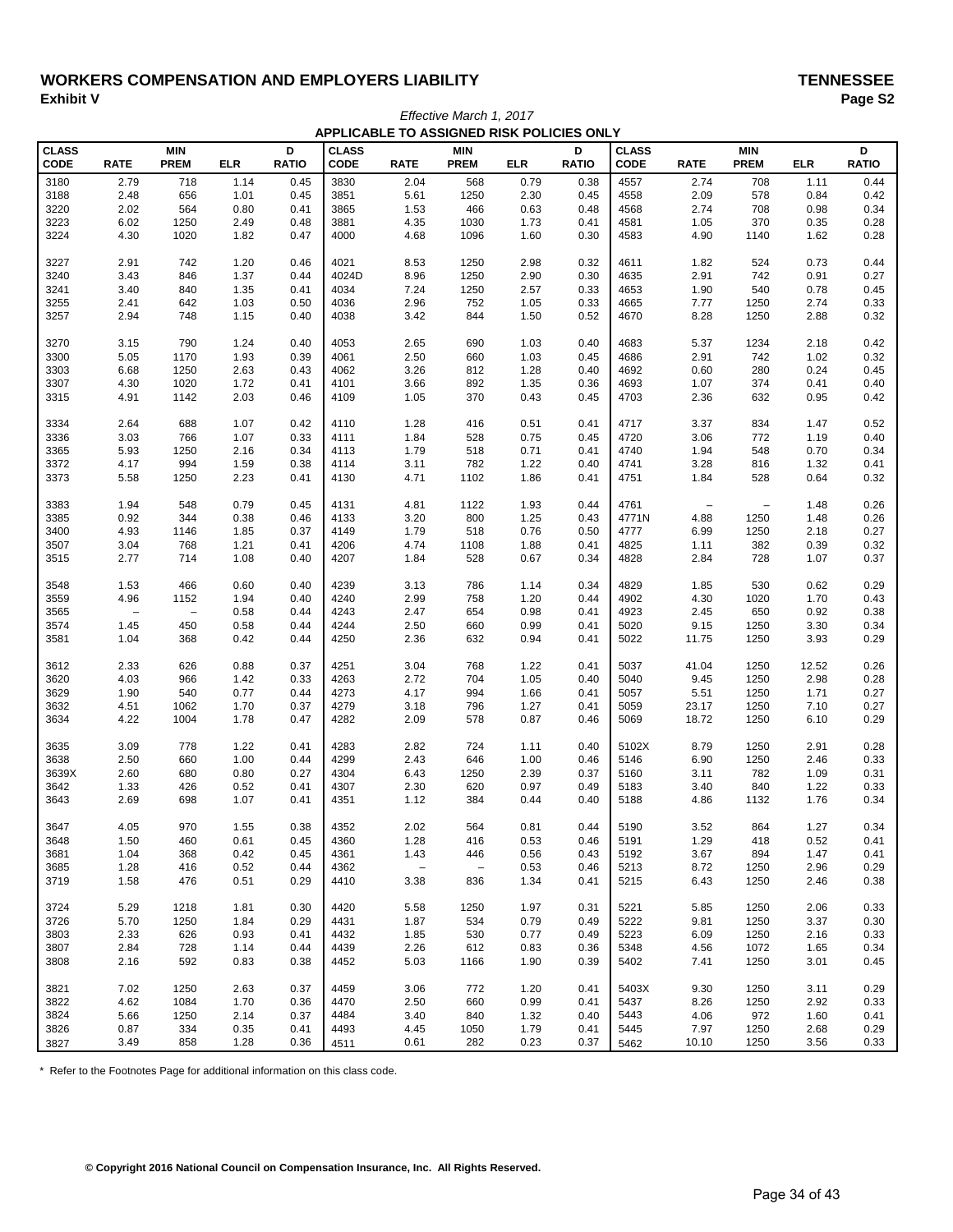## WORKERS COMPENSATION AND EMPLOYERS LIABILITY<br>Exhibit V Paqe S3 **Exhibit V Page S3** *Effective March 1, 2017*

| APPLICABLE TO ASSIGNED RISK POLICIES ONLY |                            |                           |              |                   |                      |               |                           |                          |                   |                             |                                  |                                 |              |                   |
|-------------------------------------------|----------------------------|---------------------------|--------------|-------------------|----------------------|---------------|---------------------------|--------------------------|-------------------|-----------------------------|----------------------------------|---------------------------------|--------------|-------------------|
| <b>CLASS</b><br><b>CODE</b>               | <b>RATE</b>                | <b>MIN</b><br><b>PREM</b> | <b>ELR</b>   | D<br><b>RATIO</b> | <b>CLASS</b><br>CODE | <b>RATE</b>   | <b>MIN</b><br><b>PREM</b> | <b>ELR</b>               | D<br><b>RATIO</b> | <b>CLASS</b><br><b>CODE</b> | <b>RATE</b>                      | <b>MIN</b><br><b>PREM</b>       | <b>ELR</b>   | D<br><b>RATIO</b> |
| 5472                                      | 5.41                       | 1242                      | 1.71         | 0.28              | 6834                 | 2.99          | 758                       | 1.13                     | 0.37              | 7502                        | 4.00                             | 960                             | 1.40         | 0.32              |
| 5473                                      | 6.87                       | 1250                      | 2.13         | 0.27              | 6836                 | 5.00          | 1160                      | 1.75                     | 0.32              | 7515                        | 1.46                             | 452                             | 0.45         | 0.27              |
| 5474                                      | 8.04                       | 1250                      | 2.67         | 0.28              | 6843F                | 5.46          | 1250                      | 1.47                     | 0.25              | 7520                        | 3.86                             | 932                             | 1.50         | 0.40              |
| 5478                                      | 5.51                       | 1250                      | 1.96         | 0.33              | 6845F                | 9.64          | 1250                      | 2.60                     | 0.25              | 7538                        | 9.52                             | 1250                            | 2.93         | 0.27              |
| 5479                                      | 7.23                       | 1250                      | 2.74         | 0.38              | 6854                 | 5.12          | 1184                      | 1.60                     | 0.28              | 7539                        | 3.40                             | 840                             | 1.17         | 0.30              |
| 5480                                      | 10.49                      | 1250                      | 3.74         | 0.32              | 6872F                | 10.59         | 1250                      | 2.86                     | 0.24              | 7540                        | 8.28                             | 1250                            | 2.58         | 0.27              |
| 5491                                      | 2.09                       | 578                       | 0.71         | 0.29              | 6874F                | 20.86         | 1250                      | 5.62                     | 0.25              | 7580                        | 3.52                             | 864                             | 1.31         | 0.35              |
| 5506                                      | 9.40                       | 1250                      | 2.95         | 0.28              | 6882                 | 4.27          | 1014                      | 1.33                     | 0.27              | 7590                        | 3.45                             | 850                             | 1.30         | 0.37              |
| 5507                                      | 4.78                       | 1116                      | 1.64         | 0.30              | 6884                 | 10.95         | 1250                      | 3.68                     | 0.31              | 7600                        | 6.92                             | 1250                            | 2.49         | 0.34              |
| 5508D                                     | 17.29                      | 1250                      | 6.29         | 0.34              | 7016M                | 2.24          | 608                       | 0.73                     | 0.29              | 7601                        | $\qquad \qquad -$                | $\overline{\phantom{m}}$        | 2.49         | 0.34              |
| 5535                                      | 6.89                       | 1250                      | 2.44         | 0.33              | 7024M                | 2.50          | 660                       | 0.81                     | 0.29              | 7605                        | 3.23                             | 806                             | 1.15         | 0.33              |
| 5537                                      | 6.09                       | 1250                      | 2.17         | 0.33              | 7038M                | 7.12          | 1250                      | 2.07                     | 0.24              | 7610                        | 0.53                             | 266                             | 0.19         | 0.37              |
| 5539X                                     | 13.82                      | 1250                      | 5.03         | 0.34              | 7046M                | 10.95         | 1250                      | 3.62                     | 0.30              | 7611                        | $\qquad \qquad -$                | $\overline{\phantom{a}}$        | 2.49         | 0.34              |
| 5551                                      | 23.10                      | 1250                      | 6.90         | 0.25              | 7047M                | 5.53          | 1250                      | 1.66                     | 0.29              | 7612                        | $\qquad \qquad -$                | $\overline{\phantom{a}}$        | 2.49         | 0.34              |
| 5604X                                     | 2.16                       | 592                       | 0.73         | 0.29              | 7050M                | 17.48         | 1250                      | 4.68                     | 0.24              | 7613                        | -                                | $\qquad \qquad -$               | 2.49         | 0.34              |
| 5606                                      | 1.80                       | 520                       | 0.61         | 0.29              | 7090M                | 7.91          | 1250                      | 2.29                     | 0.24              | 7705                        | 7.38                             | 1250                            | 2.78         | 0.37              |
| 5610                                      | 7.40                       | 1250                      | 2.89         | 0.40              | 7098M                | 12.16         | 1250                      | 4.02                     | 0.30              | 7710                        | 7.87                             | 1250                            | 2.58         | 0.28              |
| 5613X                                     | 11.92                      | 1250                      | 4.71         | 0.41              | 7099M                | 26.86         | 1250                      | 8.22                     | 0.30              | 7711                        | 7.87                             | 1250                            | 2.58         | 0.28              |
| 5645<br>5651                              | 21.47<br>$\qquad \qquad -$ | 1250<br>$\qquad \qquad -$ | 7.01<br>7.01 | 0.28<br>0.28      | 7133<br>7151M        | 3.20<br>3.88  | 800<br>936                | 1.08<br>1.30             | 0.29<br>0.29      | 7720<br>7855                | 3.47<br>4.69                     | 854<br>1098                     | 1.19<br>1.66 | 0.32<br>0.33      |
|                                           |                            |                           |              |                   |                      |               |                           |                          |                   |                             |                                  |                                 |              |                   |
| 5703                                      | 27.64                      | 1250                      | 9.85         | 0.33              | 7152M                | 9.54          | 1250                      | 2.98                     | 0.29              | 8001                        | 2.11                             | 582                             | 0.84         | 0.44              |
| 5705                                      | 25.74                      | 1250                      | 8.91         | 0.32              | 7153M                | 4.32          | 1024                      | 1.46                     | 0.29              | 8002                        | 2.48                             | 656                             | 0.94         | 0.39              |
| 5951                                      | 0.56                       | 272                       | 0.22         | 0.43              | 7222                 | 7.46          | 1250                      | 2.73                     | 0.34              | 8006                        | 3.01                             | 762                             | 1.17         | 0.40              |
| 6003                                      | 7.02                       | 1250                      | 2.55         | 0.34              | 7228                 | 7.70          | 1250                      | 2.80                     | 0.34              | 8008                        | 1.51                             | 462                             | 0.59         | 0.43              |
| 6005                                      | 4.51                       | 1062                      | 1.63         | 0.34              | 7229                 | 8.99          | 1250                      | 3.10                     | 0.30              | 8010                        | 2.04                             | 568                             | 0.82         | 0.44              |
| 6017                                      | 7.29                       | 1250                      | 2.70         | 0.35              | 7230                 | 8.26          | 1250                      | 3.20                     | 0.38              | 8013                        | 0.43                             | 246                             | 0.17         | 0.40              |
| 6018                                      | 2.58                       | 676                       | 0.99         | 0.37              | 7231                 | 7.53          | 1250                      | 2.95                     | 0.39              | 8015                        | 0.88                             | 336                             | 0.34         | 0.40              |
| 6045                                      | 4.79                       | 1118                      | 1.80         | 0.36              | 7232                 | 9.18          | 1250                      | 3.27                     | 0.32              | 8017                        | 1.55                             | 470                             | 0.61         | 0.44              |
| 6204<br>6206                              | 10.37<br>3.40              | 1250<br>840               | 3.51<br>1.07 | 0.29<br>0.28      | 7309F<br>7313F       | 12.36<br>3.84 | 1250<br>928               | 3.34<br>1.04             | 0.24<br>0.25      | 8018<br>8021                | 3.03<br>3.38                     | 766<br>836                      | 1.22<br>1.32 | 0.44<br>0.40      |
|                                           |                            |                           |              |                   |                      |               |                           |                          |                   |                             |                                  |                                 |              |                   |
| 6213                                      | 2.60                       | 680                       | 0.90         | 0.30              | 7317F                | 12.04         | 1250                      | 3.23                     | 0.26              | 8031                        | 2.50                             | 660                             | 0.97         | 0.40              |
| 6214                                      | 2.55                       | 670                       | 0.80         | 0.27              | 7327F                | 27.23         | 1250                      | 7.40                     | 0.23              | 8032                        | 2.74                             | 708                             | 1.08         | 0.43              |
| 6216                                      | 10.25                      | 1250                      | 3.33         | 0.29              | 7333M                | 2.62          | 684                       | 0.85                     | 0.29              | 8033                        | 2.11                             | 582                             | 0.82         | 0.40              |
| 6217<br>6229                              | 6.68<br>4.85               | 1250<br>1130              | 2.27<br>1.62 | 0.29<br>0.29      | 7335M<br>7337M       | 2.91<br>6.43  | 742<br>1250               | 0.95<br>1.94             | 0.29<br>0.29      | 8037<br>8039                | 2.94<br>1.90                     | 748<br>540                      | 1.18<br>0.75 | 0.44<br>0.43      |
|                                           |                            |                           |              |                   |                      |               |                           |                          |                   |                             |                                  |                                 |              |                   |
| 6233                                      | 3.37                       | 834                       | 1.19         | 0.31              | 7350F                | 18.26         | 1250                      | 5.25                     | 0.28              | 8044                        | 3.25                             | 810                             | 1.22         | 0.37              |
| 6235                                      | 15.10                      | 1250                      | 4.82         | 0.28              | 7360                 | 3.83          | 926                       | 1.36                     | 0.33              | 8045                        | 0.43                             | 246                             | 0.17         | 0.44              |
| 6236                                      | 12.90                      | 1250<br>596               | 4.64         | 0.34              | 7370<br>7380         | 5.87<br>6.78  | 1250                      | 2.32<br>2.59             | 0.41              | 8046<br>8047                | 2.69                             | 698<br>306                      | 1.02         | 0.39              |
| 6237<br>6251D                             | 2.18<br>7.39               | 1250                      | 0.79<br>2.63 | 0.34<br>0.32      | 7382                 | 5.68          | 1250<br>1250              | 2.19                     | 0.38<br>0.40      | 8058                        | 0.73<br>2.87                     | 734                             | 0.30<br>1.09 | 0.45<br>0.39      |
|                                           |                            |                           |              |                   |                      |               |                           |                          |                   |                             |                                  |                                 |              |                   |
| 6252D                                     | 6.44                       | 1250                      | 1.99         | 0.27              | 7390                 | 6.99          | 1250                      | 2.75                     | 0.40              | 8061                        |                                  | $\overline{\phantom{0}}$        | 1.17         | 0.40              |
| 6260                                      | $\qquad \qquad -$          | $\qquad \qquad -$         | 2.63         | 0.32              | 7394M                | 3.64          | 888                       | 1.15                     | 0.28              | 8072                        | 0.82                             | 324                             | 0.32         | 0.43              |
| 6306                                      | 11.24                      | 1250                      | 3.66         | 0.27              | 7395M                | 4.05          | 970                       | 1.28                     | 0.28              | 8102                        | 2.45                             | 650                             | 0.98         | 0.44              |
| 6319<br>6325                              | 7.97<br>4.05               | 1250<br>970               | 2.66         | 0.28<br>0.29      | 7398M<br>7402        | 8.94<br>0.19  | 1250                      | 2.62<br>0.07             | 0.28<br>0.41      | 8103<br>8105                | 2.19<br>$\overline{\phantom{m}}$ | 598<br>$\overline{\phantom{a}}$ | 0.82<br>1.22 | 0.37<br>0.44      |
|                                           |                            |                           | 1.37         |                   |                      |               | 198                       |                          |                   |                             |                                  |                                 |              |                   |
| 6400                                      | 8.40                       | 1250                      | 3.17         | 0.37              | 7403                 | 4.56          | 1072                      | 1.61                     | 0.33              | 8106                        | 6.83                             | 1250                            | 2.44         | 0.33              |
| 6503                                      | 1.85                       | 530                       | 0.75         | 0.45              | 7405N                | 0.54          | 326                       | 0.20                     | 0.34              | 8107                        | 4.66                             | 1092                            | 1.63         | 0.33              |
| 6504                                      | 2.99                       | 758                       | 1.21         | 0.44              | 7420                 | 8.23          | 1250                      | 2.75                     | 0.31              | 8111                        | 1.97                             | 554                             | 0.79         | 0.41              |
| 6702M*                                    | 5.70                       | 1250                      | 2.01         | 0.33              | 7421                 | 1.28          | 416                       | 0.45                     | 0.31              | 8116                        | 3.77                             | 914                             | 1.48         | 0.40              |
| 6703M*                                    | 14.01                      | 1250                      | 4.58         | 0.33              | 7422                 | 1.56          | 472                       | 0.50                     | 0.28              | 8203                        | 8.16                             | 1250                            | 3.23         | 0.41              |
| 6704M*                                    | 6.34                       | 1250                      | 2.24         | 0.33              | 7425                 | 2.62          | 684                       | 0.89                     | 0.31              | 8204                        | 5.88                             | 1250                            | 2.03         | 0.32              |
| 6801F                                     | 4.90                       | 1140                      | 1.46         | 0.32              | 7431N                | 0.88          | 432                       | 0.29                     | 0.29              | 8209                        | 5.25                             | 1210                            | 2.07         | 0.41              |
| 6811                                      | 6.15                       | 1250                      | 2.25         | 0.34              | 7445N                | 0.29          | $\qquad \qquad -$         | $\overline{\phantom{a}}$ | $\overline{a}$    | 8215                        | 3.42                             | 844                             | 1.20         | 0.33              |
| 6824F                                     | 14.06                      | 1250                      | 4.08         | 0.26              | 7453N                | 0.48          | $\overline{\phantom{a}}$  | $\overline{\phantom{a}}$ | $\qquad \qquad -$ | 8227                        | 5.07                             | 1174                            | 1.56         | 0.27              |
| 6826F                                     | 6.31                       | 1250                      | 1.88         | 0.32              | 7500X                | 2.75          | 710                       | 0.98                     | 0.33              | 8232                        | 5.53                             | 1250                            | 1.95         | 0.33              |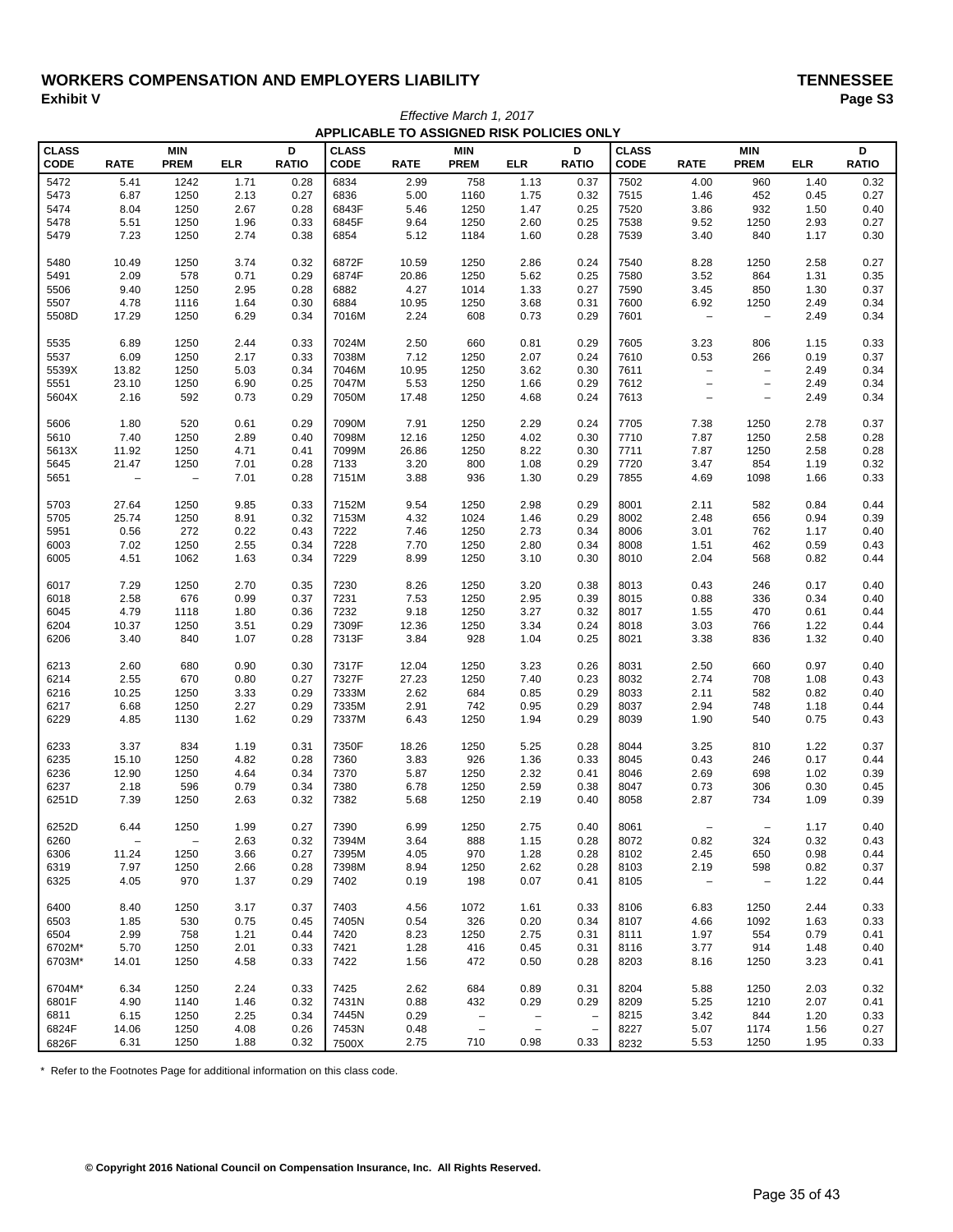## WORKERS COMPENSATION AND EMPLOYERS LIABILITY<br>Exhibit V Paqe S4 **Exhibit V Page S4** *Effective March 1, 2017*

| APPLICABLE TO ASSIGNED RISK POLICIES ONLY |                          |                          |              |              |              |               |              |              |              |              |             |             |            |              |
|-------------------------------------------|--------------------------|--------------------------|--------------|--------------|--------------|---------------|--------------|--------------|--------------|--------------|-------------|-------------|------------|--------------|
| <b>CLASS</b>                              |                          | <b>MIN</b>               |              | D            | <b>CLASS</b> |               | <b>MIN</b>   |              | D            | <b>CLASS</b> |             | <b>MIN</b>  |            | D            |
| <b>CODE</b>                               | <b>RATE</b>              | <b>PREM</b>              | <b>ELR</b>   | <b>RATIO</b> | <b>CODE</b>  | <b>RATE</b>   | <b>PREM</b>  | <b>ELR</b>   | <b>RATIO</b> | <b>CODE</b>  | <b>RATE</b> | <b>PREM</b> | <b>ELR</b> | <b>RATIO</b> |
| 8233                                      | 2.94                     | 748                      | 1.09         | 0.35         | 8856         | 0.31          | 222          | 0.12         | 0.42         |              |             |             |            |              |
| 8235                                      | 5.80                     | 1250                     | 2.22         | 0.39         | 8864         | 2.52          | 664          | 0.95         | 0.39         |              |             |             |            |              |
| 8263                                      | 6.68                     | 1250                     | 2.43         | 0.36         | 8868         | 0.39          | 238          | 0.15         | 0.43         |              |             |             |            |              |
| 8264<br>8265                              | 5.51<br>5.78             | 1250<br>1250             | 1.94<br>1.95 | 0.33<br>0.29 | 8869<br>8871 | 1.17<br>0.12  | 394<br>184   | 0.46<br>0.05 | 0.43<br>0.46 |              |             |             |            |              |
|                                           |                          |                          |              |              |              |               |              |              |              |              |             |             |            |              |
| 8279                                      | 6.27                     | 1250                     | 2.06         | 0.28         | 8901         | 0.26          | 212          | 0.10         | 0.38         |              |             |             |            |              |
| 8288                                      | 9.61                     | 1250                     | 3.24         | 0.31         | 9012         | 1.51          | 462          | 0.57         | 0.37         |              |             |             |            |              |
| 8291                                      | 4.42                     | 1044                     | 1.68         | 0.38         | 9014         | 3.09          | 778          | 1.20         | 0.40         |              |             |             |            |              |
| 8292                                      | 3.01                     | 762                      | 1.17         | 0.40         | 9015         | 3.81          | 922          | 1.50         | 0.41         |              |             |             |            |              |
| 8293                                      | 8.47                     | 1250                     | 3.03         | 0.33         | 9016         | 2.69          | 698          | 1.03         | 0.39         |              |             |             |            |              |
|                                           |                          |                          |              |              |              |               |              |              |              |              |             |             |            |              |
| 8295                                      | $\overline{\phantom{a}}$ | $\overline{\phantom{a}}$ | 0.82         | 0.37         | 9019         | 2.02          | 564          | 0.71         | 0.32         |              |             |             |            |              |
| 8304<br>8350                              | 6.29<br>7.46             | 1250<br>1250             | 2.18<br>2.52 | 0.32<br>0.29 | 9033<br>9040 | 2.11<br>5.13  | 582<br>1186  | 0.83<br>2.05 | 0.41<br>0.44 |              |             |             |            |              |
| 8380X                                     | 3.03                     | 766                      | 1.14         | 0.37         | 9052         | 2.75          | 710          | 1.09         | 0.43         |              |             |             |            |              |
| 8381                                      | 3.13                     | 786                      | 1.15         | 0.36         | 9058         | 1.85          | 530          | 0.76         | 0.48         |              |             |             |            |              |
|                                           |                          |                          |              |              |              |               |              |              |              |              |             |             |            |              |
| 8385                                      | 2.89                     | 738                      | 1.02         | 0.33         | 9060         | 1.65          | 490          | 0.66         | 0.44         |              |             |             |            |              |
| 8392                                      | 2.84                     | 728                      | 1.09         | 0.39         | 9061         | 1.36          | 432          | 0.58         | 0.49         |              |             |             |            |              |
| 8393                                      | 2.06                     | 572                      | 0.82         | 0.41         | 9063         | 1.09          | 378          | 0.43         | 0.43         |              |             |             |            |              |
| 8500                                      | 7.72                     | 1250                     | 2.65         | 0.32         | 9077F        | 4.47          | 1054         | 1.41         | 0.41         |              |             |             |            |              |
| 8601                                      | 0.34                     | 228                      | 0.13         | 0.38         | 9082         | 1.50          | 460          | 0.61         | 0.48         |              |             |             |            |              |
| 8602                                      | 1.22                     | 404                      | 0.46         | 0.37         | 9083         | 1.60          | 480          | 0.65         | 0.48         |              |             |             |            |              |
| 8603                                      | 0.09                     | 178                      | 0.04         | 0.41         | 9084         | 2.21          | 602          | 0.85         | 0.40         |              |             |             |            |              |
| 8606                                      | 2.55                     | 670                      | 0.86         | 0.29         | 9088a        | $\mathsf a$   | $\mathsf{a}$ | a            | $\mathsf{a}$ |              |             |             |            |              |
| 8709F                                     | 6.63                     | 1250                     | 1.79         | 0.24         | 9089         | 2.28          | 616          | 0.91         | 0.43         |              |             |             |            |              |
| 8719                                      | 4.45                     | 1050                     | 1.42         | 0.28         | 9093         | 1.80          | 520          | 0.70         | 0.42         |              |             |             |            |              |
|                                           |                          |                          |              |              |              |               |              |              |              |              |             |             |            |              |
| 8720                                      | 1.79                     | 518                      | 0.63         | 0.33         | 9101         | 3.11          | 782          | 1.24         | 0.44         |              |             |             |            |              |
| 8721                                      | 0.32                     | 224                      | 0.11         | 0.34         | 9102         | 3.33          | 826          | 1.31         | 0.40         |              |             |             |            |              |
| 8723                                      | 0.26                     | 212                      | 0.10         | 0.41         | 9154X        | 1.70          | 500          | 0.66         | 0.40         |              |             |             |            |              |
| 8725<br>8726F                             | 2.98<br>3.69             | 756<br>898               | 1.04         | 0.32<br>0.32 | 9156<br>9170 | 1.85<br>11.92 | 530          | 0.69         | 0.37         |              |             |             |            |              |
|                                           |                          |                          | 1.10         |              |              |               | 1250         | 3.52         | 0.25         |              |             |             |            |              |
| 8734M                                     | 0.58                     | 276                      | 0.21         | 0.33         | 9178         | 5.10          | 1180         | 2.05         | 0.46         |              |             |             |            |              |
| 8737M                                     | 0.51                     | 262                      | 0.18         | 0.33         | 9179         | 11.02         | 1250         | 4.41         | 0.44         |              |             |             |            |              |
| 8738M                                     | 1.28                     | 416                      | 0.41         | 0.33         | 9180         | 6.94          | 1250         | 2.33         | 0.31         |              |             |             |            |              |
| 8742                                      | 0.43                     | 246                      | 0.15         | 0.33         | 9182         | 2.82          | 724          | 1.07         | 0.39         |              |             |             |            |              |
| 8745                                      | 4.69                     | 1098                     | 1.75         | 0.37         | 9186         | 14.99         | 1250         | 4.79         | 0.27         |              |             |             |            |              |
|                                           |                          |                          |              |              |              |               |              |              |              |              |             |             |            |              |
| 8748X<br>8755                             | 0.58<br>0.44             | 276<br>248               | 0.22<br>0.16 | 0.37<br>0.33 | 9220<br>9402 | 5.44<br>6.60  | 1248<br>1250 | 2.07<br>2.36 | 0.38<br>0.34 |              |             |             |            |              |
| 8799                                      | 0.68                     | 296                      | 0.27         | 0.40         | 9403         | 9.21          | 1250         | 3.15         | 0.30         |              |             |             |            |              |
| 8800                                      | 1.46                     | 452                      | 0.62         | 0.50         | 9410         | 2.41          | 642          | 0.95         | 0.41         |              |             |             |            |              |
| 8803                                      | 0.07                     | 174                      | 0.03         | 0.32         | 9501         | 4.40          | 1040         | 1.64         | 0.37         |              |             |             |            |              |
|                                           |                          |                          |              |              |              |               |              |              |              |              |             |             |            |              |
| 8805M                                     | 0.26                     | 212                      | 0.10         | 0.40         | 9505         | 3.67          | 894          | 1.40         | 0.38         |              |             |             |            |              |
| 8810                                      | 0.19                     | 198                      | 0.07         | 0.40         | 9516         | 5.78          | 1250         | 2.08         | 0.34         |              |             |             |            |              |
| 8814M                                     | 0.22                     | 204                      | 0.08         | 0.40         | 9519         | 5.95          | 1250         | 2.12         | 0.33         |              |             |             |            |              |
| 8815M<br>8820                             | 0.56<br>0.22             | 272<br>204               | 0.19<br>0.08 | 0.40<br>0.36 | 9521<br>9522 | 3.96<br>3.13  | 952<br>786   | 1.40<br>1.22 | 0.33<br>0.40 |              |             |             |            |              |
|                                           |                          |                          |              |              |              |               |              |              |              |              |             |             |            |              |
| 8824                                      | 4.47                     | 1054                     | 1.76         | 0.43         | 9534         | 4.85          | 1130         | 1.66         | 0.30         |              |             |             |            |              |
| 8825                                      | 2.13                     | 586                      | 0.90         | 0.49         | 9554         | 13.79         | 1250         | 4.62         | 0.29         |              |             |             |            |              |
| 8826                                      | 2.58                     | 676                      | 1.00         | 0.40         | 9586         | 0.63          | 286          | 0.26         | 0.49         |              |             |             |            |              |
| 8829                                      | 2.75                     | 710                      | 1.07         | 0.40         | 9600         | 2.84          | 728          | 1.18         | 0.46         |              |             |             |            |              |
| 8831                                      | 1.62                     | 484                      | 0.61         | 0.38         | 9620         | 1.16          | 392          | 0.43         | 0.37         |              |             |             |            |              |
| 8832                                      | 0.37                     | 234                      | 0.14         | 0.40         |              |               |              |              |              |              |             |             |            |              |
| 8833                                      | 1.38                     | 436                      | 0.54         | 0.41         |              |               |              |              |              |              |             |             |            |              |
| 8835                                      | 3.09                     | 778                      | 1.24         | 0.41         |              |               |              |              |              |              |             |             |            |              |
| 8842                                      | 2.98                     | 756                      | 1.14         | 0.39         |              |               |              |              |              |              |             |             |            |              |
| 8855                                      | 0.24                     | 208                      | 0.09         | 0.40         |              |               |              |              |              |              |             |             |            |              |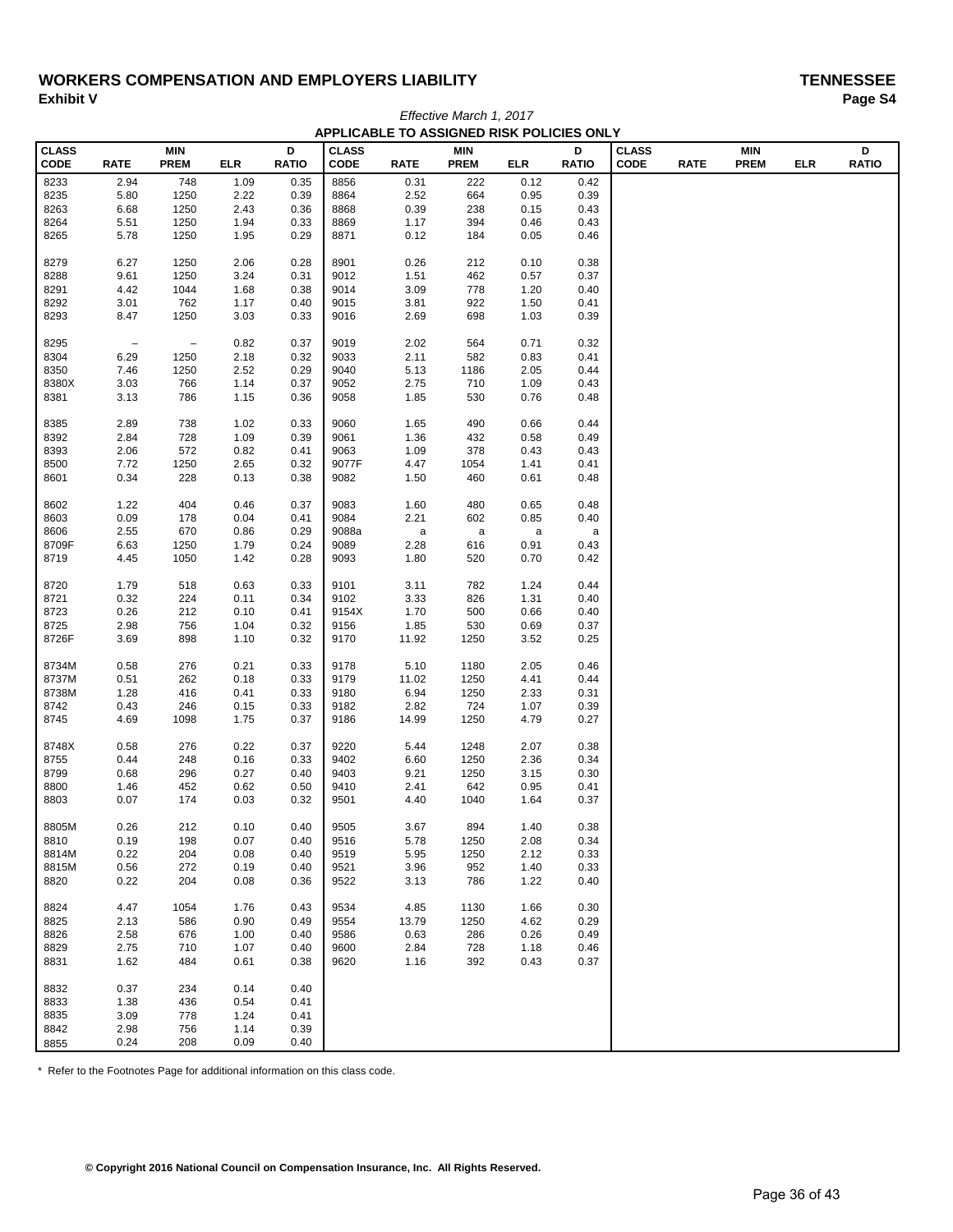### *Effective March 1, 2017* **APPLICABLE TO ASSIGNED RISK POLICIES ONLY**

### **FOOTNOTES**

- A Minimum Premium \$100 per ginning location for policy minimum premium computation.
- a Rate for each individual risk must be obtained from NCCI Customer Service or the Rating Organization having jurisdiction.
- D Rate for classification already includes the specific disease loading shown in the table below. See *Basic Manual* Rule 3-A-7.

|          | Disease |        |          | Disease |        | Disease  |         |        |  |
|----------|---------|--------|----------|---------|--------|----------|---------|--------|--|
| Code No. | Loading | Symbol | Code No. | Loading | Symbol | Code No. | Loading | Symbol |  |
| 0059D    | 0.53    | S      | 1624D    | 0.03    | S      | 3085D    | 0.07    | S      |  |
| 0065D    | 0.10    | S      | 1710D    | 0.05    | S      | 3175D    | 0.03    | S      |  |
| 0066D    | 0.10    | S      | 1741D    | 0.51    | S      | 4024D    | 0.09    | S      |  |
| 0067D    | 0.10    | S      | 1803D    | 0.34    | S      | 5508D    | 0.07    | S      |  |
| 1164D    | 0.14    | S      | 3081D    | 0.07    | S      | 6251D    | 0.05    | S      |  |
| 1165D    | 0.09    | S      | 3082D    | 0.10    | S      | 6252D    | 0.05    | S      |  |
| S=Silica |         |        |          |         |        |          |         |        |  |

- F Rate provides for coverage under the United States Longshore and Harbor Workers Compensation Act and its extensions. Rate includes a provision for USL&HW Assessment.
- M Risks are subject to Admiralty Law or Federal Employers Liability Act (FELA). However, the published rate is for risks that voluntarily purchase standard workers compensation and employers liability coverage. A provision for the USL&HW Assessment is included for those classifications under Program II USL Act. The listed codes of 6702, 6703, 6704, 7151, 7152, 7153, 8734, 8737, 8738, 8805, 8814, and 8815 under the Federal Employers' Liability Act (FELA) for employees of interstate railroads are not applicable in the residual market.
- N This code is part of a ratable / non-ratable group shown below. The statistical non-ratable code and corresponding rate are applied in addition to the basic classification when determining premium.

| Class | Non-Ratable  |
|-------|--------------|
| Code  | Element Code |
| 4771  | 0771         |
| 7405  | 7445         |
| 7431  | 7453         |

- P Classification is computed on a per capita basis.
- X Refer to special classification phraseology in these pages which is applicable in this state.

### **\* Class Codes with Specific Footnotes**

- 1005 Rate includes a non-ratable disease element of \$0.99. (For coverage written separately for federal benefits only, \$0.97. For coverage written separately for state benefits only, \$0.02.)
- 1016 Rate includes a non-ratable disease element of \$2.94. (For coverage written separately for federal benefits only, \$2.87. For coverage written separately for state benefits only, \$0.07.)
- 2702,2705 An upset payroll of \$10.00 per cord shall be used for premium computation when payroll records are not available.
- 6702 Rate and rating values only appropriate for laying or relaying of tracks or maintenance of way no work on elevated railroads. Otherwise, assign appropriate construction or erection code rate and elr each x 1.215.
- 6703 Rate and rating values only appropriate for laying or relaying of tracks or maintenance of way no work on elevated railroads. Otherwise, assign appropriate construction or erection class rate x 2.984 and elr x 2.761.
- 6704 Rate and rating values only appropriate for laying or relaying of tracks or maintenance of way no work on elevated railroads. Otherwise, assign appropriate construction or erection class rate and elr each x 1.35.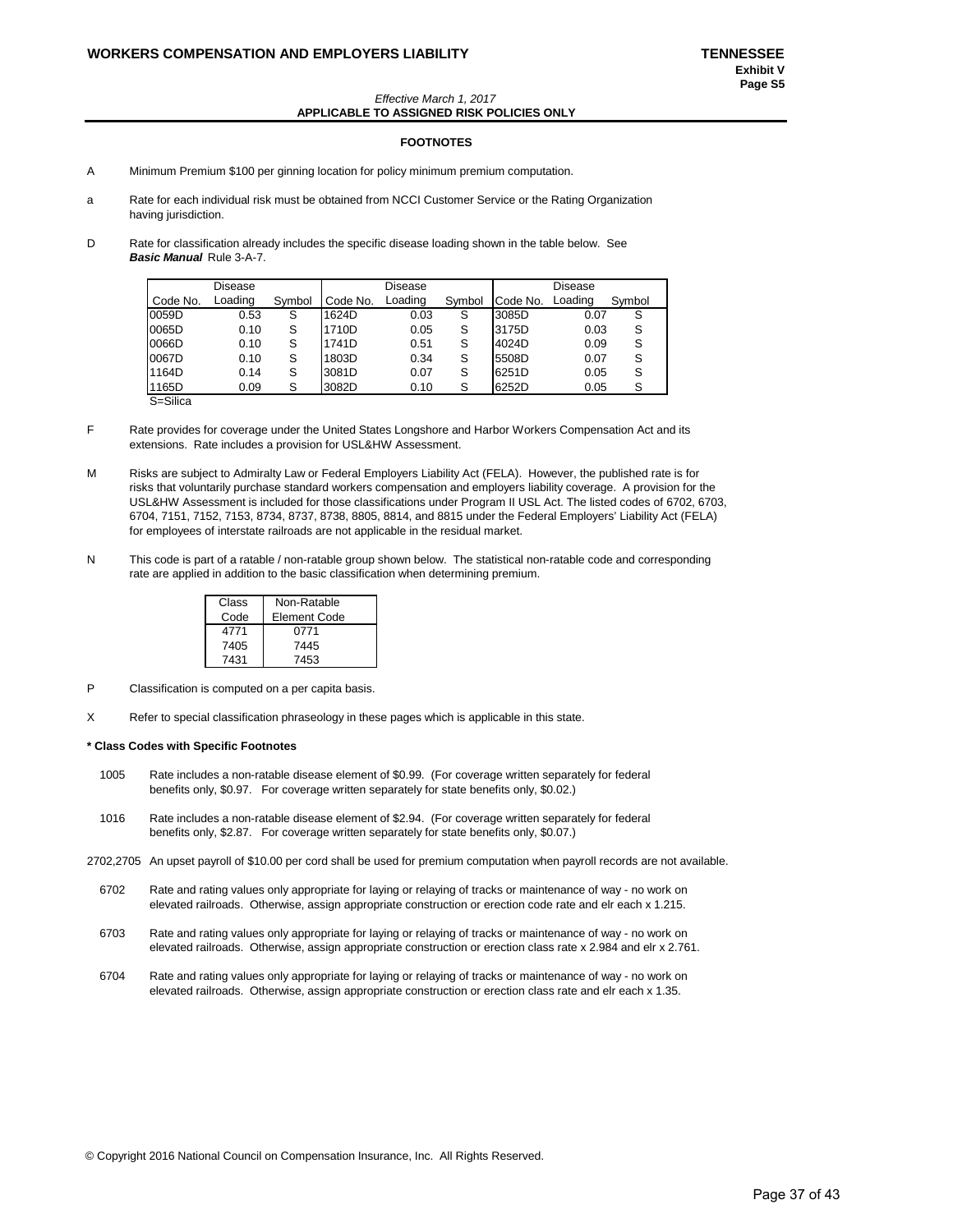### *Effective March 1, 2017* **APPLICABLE TO ASSIGNED RISK POLICIES ONLY**

### **MISCELLANEOUS VALUES**

**Basis of premium** applicable in accordance with *Basic Manual* footnote instructions for Code 7370 --

| "Taxicab Co.": | \$69,300<br>\$46.200 |
|----------------|----------------------|
|                | 0.03                 |
|                | \$160                |

**Loss Sensitive Rating Plan (LSRP)** - The factors which are used in the calculation of the LSRP are as follows:

| <b>IBasic Premium Factor</b>                                                                     | 0.40  | <b>Loss Development Factors</b> |      |                    |
|--------------------------------------------------------------------------------------------------|-------|---------------------------------|------|--------------------|
| IMinimum Premium Factor                                                                          | 0.75  | 1st Adjustment                  | 0.19 |                    |
| Maximum Premium Factor                                                                           | 1.75  | 2nd Adjustment                  | 0.16 |                    |
| <b>Loss Conversion Factor</b>                                                                    | 1.201 | 3rd Adjustment                  | 0.13 |                    |
| <b>Tax Multiplier</b>                                                                            | 1.046 | 4th Adjustment                  | 0.12 |                    |
| Code 9178 -- "Athletic Sports or Park: Non-Contact Sports," and Code 9179 -- "Athletic Sports or |       |                                 |      | \$3.600            |
| Maximum Weekly Payroll applicable in accordance with <b>Basic Manual</b> Rule 2-E-1:             |       |                                 |      |                    |
|                                                                                                  |       |                                 |      | \$1.310<br>\$3.600 |
| Minimum Weekly Payroll applicable in accordance with Basic Manual Rule 2-E-1:                    |       |                                 |      |                    |

|                                                                                         | \$450<br>\$900 |
|-----------------------------------------------------------------------------------------|----------------|
| Premium Determination for Partners and Sole Proprietors in accordance with Basic Manual | \$46,200       |
| Premium Determination for Partners and Sole Proprietors (Construction Industry Only):   |                |
| Minimum Payroll applicable in accordance with Basic Manual Rule 2-E-3                   | \$23,400       |
| <b>Maximum Payroll</b> applicable in accordance with <b>Basic Manual</b> Rule 2-E-3     | \$67,900       |
|                                                                                         | 0.02           |
| United States Longshore and Harbor Workers' Compensation Coverage Percentage applicable |                |
|                                                                                         | 146%           |

(Multiply a Non-F classification rate by a factor of 2.46 to adjust for differences in benefits and loss-based expenses. This factor is the product of the adjustment for differences in state and federal benefits (2.34) and the adjustment for differences in state and federal loss-based expenses (1.053).)

## **Experience Rating Eligibility**

A risk qualifies for experience rating on an intrastate basis when it meets the premium eligibility requirements for the state in which it operates. The eligibility amount varies by rating effective date. The *Experience Rating Plan Manual* should be referenced for the latest approved eligibility amounts by state and by effective date.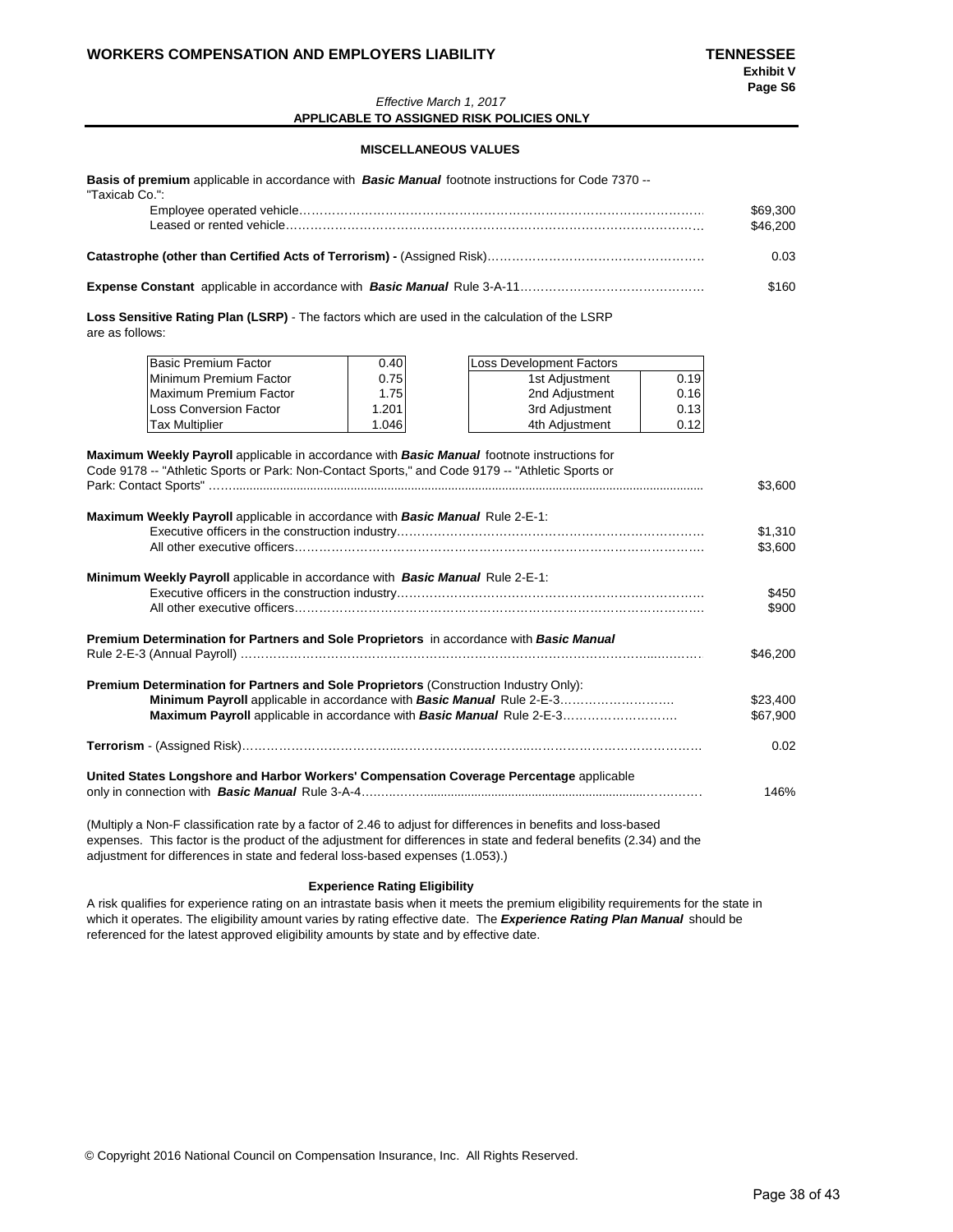**Advisory loss costs exclude all expense provisions except loss adjustment expense.**

## **Exhibit IV Page S1**

|                             |                     |                          |                   |                             | Effective March 1, 2017  |            |                   |                             |                          |            |                   |
|-----------------------------|---------------------|--------------------------|-------------------|-----------------------------|--------------------------|------------|-------------------|-----------------------------|--------------------------|------------|-------------------|
| <b>CLASS</b><br><b>CODE</b> | LOSS<br><b>COST</b> | <b>ELR</b>               | D<br><b>RATIO</b> | <b>CLASS</b><br><b>CODE</b> | LOSS<br><b>COST</b>      | <b>ELR</b> | D<br><b>RATIO</b> | <b>CLASS</b><br><b>CODE</b> | LOSS<br>COST             | <b>ELR</b> | D<br><b>RATIO</b> |
| 0005                        | 2.09                | 1.36                     | 0.39              | 2002                        | 2.13                     | 1.41       | 0.42              | 2701                        | 16.64                    | 9.47       | 0.31              |
| 0008                        | 2.25                | 1.42                     | 0.37              | 2003                        | 2.70                     | 1.84       | 0.41              | 2702*                       | 59.80                    | 30.48      | 0.26              |
| 0016                        | 5.03                | 2.94                     | 0.32              | 2014                        | 3.53                     | 2.14       | 0.33              | 2705X*                      | 16.04                    | 9.62       | 0.33              |
| 0034                        | 2.21                | 1.46                     | 0.40              | 2016                        | 2.38                     | 1.63       | 0.44              | 2709                        | 7.89                     | 4.82       | 0.34              |
| 0035                        | 1.71                | 1.15                     | 0.43              | 2021                        | 2.68                     | 1.69       | 0.37              | 2710                        | 8.76                     | 4.82       | 0.27              |
| 0036                        | 2.47                | 1.64                     | 0.40              | 2039                        | 1.99                     | 1.39       | 0.45              | 2714                        | 3.37                     | 2.35       | 0.45              |
| 0037                        | 2.59                | 1.61                     | 0.36              | 2041                        | 1.91                     | 1.31       | 0.44              | 2731                        | 2.84                     | 1.69       | 0.32              |
| 0042                        | 4.11                | 2.60                     | 0.37              | 2065                        | 1.85                     | 1.26       | 0.41              | 2735                        | 3.37                     | 2.28       | 0.44              |
| 0050                        | 3.18                | 2.15                     | 0.41              | 2070                        | 3.93                     | 2.70       | 0.42              | 2759                        | 3.99                     | 2.73       | 0.44              |
| 0059D                       | 0.31                | 0.08                     | 0.27              | 2081                        | 2.44                     | 1.58       | 0.39              | 2790                        | 1.16                     | 0.78       | 0.44              |
| 0065D                       | 0.06                | 0.02                     | 0.33              | 2089                        | 2.73                     | 1.82       | 0.40              | 2797                        | 2.39                     | 1.58       | 0.40              |
| 0066D                       | 0.06                | 0.02                     | 0.33              | 2095                        | 2.06                     | 1.37       | 0.40              | 2799                        | 3.69                     | 2.42       | 0.38              |
| 0067D                       | 0.06                | 0.02                     | 0.33              | 2105                        | 2.65                     | 1.80       | 0.44              | 2802                        | 3.51                     | 2.24       | 0.37              |
| 0079                        | 2.38                | 1.41                     | 0.32              | 2110                        | 1.74                     | 1.18       | 0.44              | 2812                        | $\overline{\phantom{a}}$ | 2.25       | 0.40              |
| 0083                        | 4.33                | 2.87                     | 0.40              | 2111                        | 2.00                     | 1.37       | 0.44              | 2835                        | 1.69                     | 1.23       | 0.50              |
| 0106                        | 7.48                | 4.19                     | 0.28              | 2112                        | 2.20                     | 1.51       | 0.44              | 2836                        | 1.57                     | 1.12       | 0.49              |
| 0113                        | 2.57                | 1.74                     | 0.41              | 2114                        | 2.06                     | 1.41       | 0.44              | 2841                        | 3.17                     | 2.16       | 0.44              |
| 0170                        | 1.56                | 1.05                     | 0.41              | 2121                        | 1.16                     | 0.77       | 0.40              | 2881                        | 2.60                     | 1.86       | 0.49              |
| 0251                        | 2.37                | 1.59                     | 0.41              | 2130                        | 1.34                     | 0.90       | 0.41              | 2883                        | 3.39                     | 2.25       | 0.40              |
| 0400X                       | 2.63                | 1.65                     | 0.36              | 2131                        | 1.37                     | 0.94       | 0.42              | 2913X                       | 1.56                     | 1.11       | 0.49              |
| 0401                        | 8.26                | 4.73                     | 0.29              | 2143                        | 1.49                     | 1.02       | 0.44              | 2915                        | 1.99                     | 1.29       | 0.38              |
| 0771N                       | 0.51                | $\overline{\phantom{0}}$ | $\qquad \qquad -$ | 2157                        | 2.94                     | 2.04       | 0.42              | 2916                        | 3.78                     | 2.12       | 0.28              |
| 0908P                       | 77.00               | 52.50                    | 0.41              | 2172                        | 1.35                     | 0.88       | 0.38              | 2923                        | 1.63                     | 1.13       | 0.45              |
| 0913P                       | 264.00              | 179.47                   | 0.41              | 2174                        | 2.16                     | 1.48       | 0.44              | 2942                        | $\overline{a}$           | 0.77       | 0.49              |
| 0917                        | 3.41                | 2.32                     | 0.44              | 2211                        | 7.58                     | 4.58       | 0.33              | 2960                        | 2.62                     | 1.78       | 0.41              |
| 1005*                       | 3.86                | 1.81                     | 0.29              | 2220                        | 1.54                     | 1.06       | 0.42              | 3004                        | 1.83                     | 1.11       | 0.33              |
| 1016X*                      | 15.34               | 7.46                     | 0.29              | 2286                        | 1.23                     | 0.84       | 0.45              | 3018                        | 2.06                     | 1.24       | 0.33              |
| 1164D                       | 4.22                | 2.17                     | 0.27              | 2288                        | 2.82                     | 1.92       | 0.44              | 3022                        | 2.18                     | 1.53       | 0.45              |
| 1165D                       | 5.84                | 3.28                     | 0.28              | 2300                        | $\overline{\phantom{a}}$ | 1.47       | 0.40              | 3027                        | 1.99                     | 1.20       | 0.33              |
| 1320                        | 1.40                | 0.81                     | 0.29              | 2302                        | 1.32                     | 0.88       | 0.40              | 3028                        | 3.51                     | 2.35       | 0.41              |
| 1322                        | 6.81                | 3.83                     | 0.28              | 2305                        | 1.38                     | 0.90       | 0.38              | 3030                        | 5.46                     | 3.22       | 0.32              |
| 1429X                       | 8.90                | 5.14                     | 0.31              | 2361                        | 1.48                     | 0.98       | 0.40              | 3040                        | 4.66                     | 2.78       | 0.33              |
| 1430                        | 3.43                | 2.05                     | 0.33              | 2362                        | 1.08                     | 0.72       | 0.41              | 3041                        | 3.19                     | 2.13       | 0.40              |
| 1438X                       | 3.74                | 2.13                     | 0.29              | 2380                        | 1.69                     | 1.11       | 0.40              | 3042                        | 3.35                     | 2.18       | 0.38              |
| 1452                        | 1.81                | 1.10                     | 0.33              | 2386                        | $\qquad \qquad -$        | 1.47       | 0.40              | 3064                        | 2.90                     | 1.95       | 0.41              |
| 1463                        | 8.24                | 4.72                     | 0.29              | 2388                        | 1.18                     | 0.80       | 0.44              | 3069                        | $\qquad \qquad -$        | 1.83       | 0.41              |
| 1472                        | 3.18                | 1.77                     | 0.28              | 2402                        | 1.93                     | 1.18       | 0.33              | 3076                        | 2.71                     | 1.83       | 0.41              |
| 1604X                       | 2.86                | 1.79                     | 0.35              | 2413                        | 1.79                     | 1.18       | 0.40              | 3081D                       | 2.82                     | 1.68       | 0.33              |
| 1624D                       | 3.34                | 1.94                     | 0.30              | 2416                        | 1.29                     | 0.87       | 0.41              | 3082D                       | 2.39                     | 1.39       | 0.33              |
| 1642                        | 1.88                | 1.16                     | 0.34              | 2417                        | 1.21                     | 0.81       | 0.41              | 3085D                       | 2.60                     | 1.55       | 0.33              |
| 1654                        | 4.42                | 2.72                     | 0.34              | 2501                        | 2.23                     | 1.47       | 0.40              | 3110                        | 3.05                     | 2.07       | 0.41              |
| 1655                        | 1.61                | 0.99                     | 0.34              | 2503                        | 0.97                     | 0.66       | 0.44              | 3111                        | 2.34                     | 1.53       | 0.39              |
| 1699                        | 1.74                | 1.05                     | 0.33              | 2534                        | 1.63                     | 1.10       | 0.43              | 3113                        | 1.61                     | 1.08       | 0.41              |
| 1701                        | 2.97                | 1.80                     | 0.33              | 2570                        | 3.32                     | 2.26       | 0.44              | 3114                        | 1.56                     | 1.05       | 0.41              |
| 1710D                       | 2.91                | 1.77                     | 0.34              | 2585                        | 3.05                     | 2.09       | 0.44              | 3118                        | 1.28                     | 0.89       | 0.45              |
| 1741D                       | 2.91                | 1.38                     | 0.27              | 2586                        | 1.53                     | 1.02       | 0.40              | 3119                        | 0.56                     | 0.41       | 0.50              |
| 1747                        | 1.24                | 0.76                     | 0.34              | 2587                        | 1.64                     | 1.15       | 0.46              | 3122                        | 1.15                     | 0.78       | 0.44              |
| 1748                        | 3.33                | 1.94                     | 0.32              | 2589                        | 1.51                     | 1.00       | 0.40              | 3126                        | 1.61                     | 1.08       | 0.41              |
| 1803D                       | 4.37                | 2.38                     | 0.29              | 2600                        | 2.34                     | 1.64       | 0.45              | 3131                        | 1.23                     | 0.81       | 0.40              |
| 1852                        | $\qquad \qquad -$   | 0.87                     | 0.25              | 2623                        | 5.95                     | 3.78       | 0.37              | 3132                        | 1.82                     | 1.20       | 0.40              |
| 1853                        | 1.41                | 0.94                     | 0.39              | 2651                        | 0.87                     | 0.59       | 0.44              | 3145                        | 1.93                     | 1.27       | 0.40              |
| 1860                        | 1.53                | 1.07                     | 0.46              | 2660                        | 1.75                     | 1.19       | 0.44              | 3146                        | 2.01                     | 1.33       | 0.40              |
| 1924                        | 1.67                | 1.16                     | 0.45              | 2670                        | 1.53                     | 1.08       | 0.49              | 3169                        | 2.03                     | 1.36       | 0.40              |
| 1925                        | 1.96                | 1.24                     | 0.37              | 2683                        | 1.01                     | 0.68       | 0.43              | 3175D                       | 2.46                     | 1.63       | 0.41              |
| 2001                        | $\qquad \qquad -$   | 1.84                     | 0.41              | 2688                        | 2.10                     | 1.47       | 0.45              | 3179                        | 1.32                     | 0.90       | 0.44              |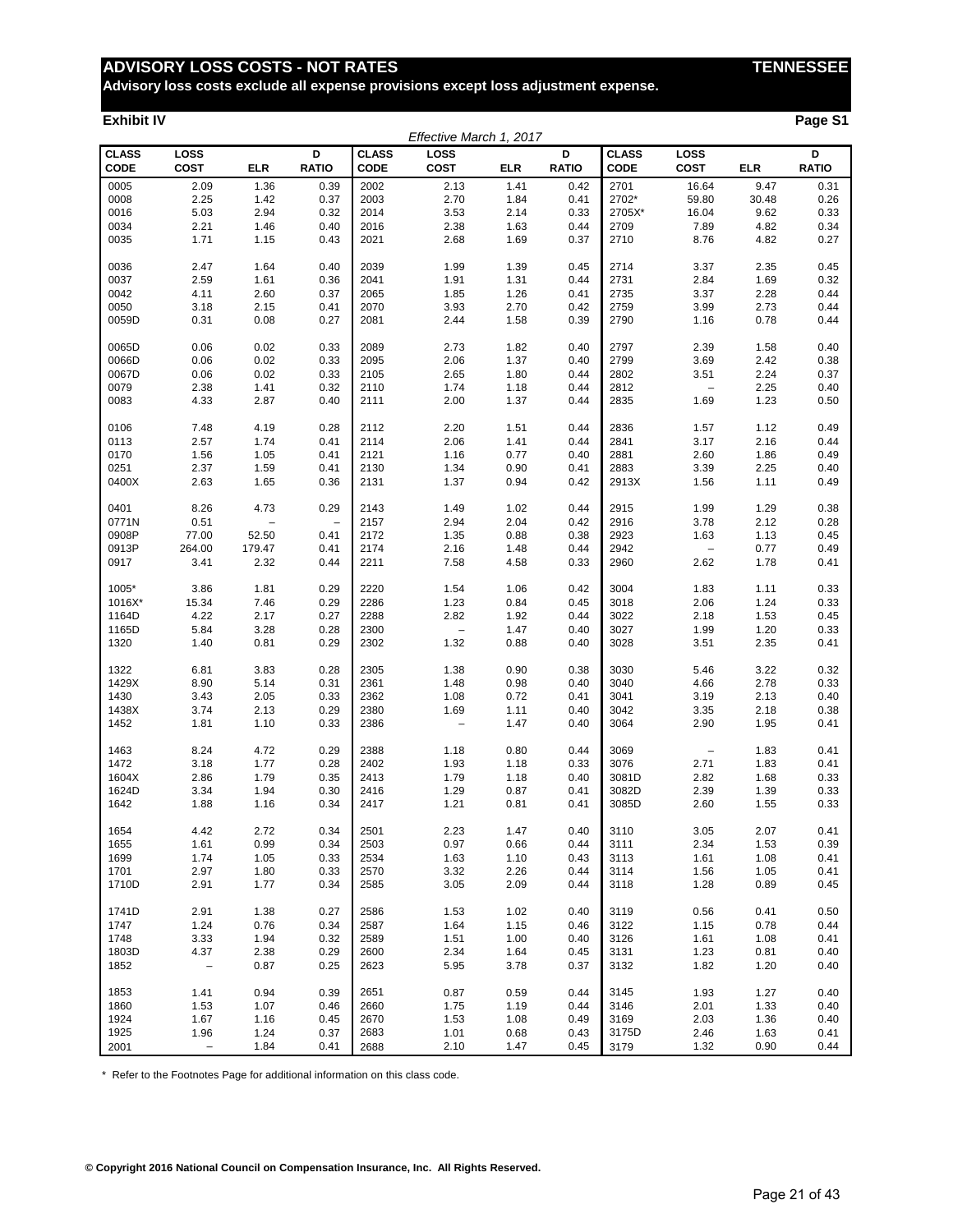**Advisory loss costs exclude all expense provisions except loss adjustment expense.**

## **Exhibit IV Page S2**

|                             |                          |            |                   |                      | Effective March 1, 2017 |            |                   |                      |                   |            |                   |
|-----------------------------|--------------------------|------------|-------------------|----------------------|-------------------------|------------|-------------------|----------------------|-------------------|------------|-------------------|
| <b>CLASS</b><br><b>CODE</b> | LOSS<br>COST             | <b>ELR</b> | D<br><b>RATIO</b> | <b>CLASS</b><br>CODE | LOSS<br><b>COST</b>     | <b>ELR</b> | D<br><b>RATIO</b> | <b>CLASS</b><br>CODE | LOSS<br>COST      | <b>ELR</b> | D<br><b>RATIO</b> |
| 3180                        | 1.64                     | 1.14       | 0.45              | 3830                 | 1.20                    | 0.79       | 0.38              | 4557                 | 1.61              | 1.11       | 0.44              |
| 3188                        | 1.46                     | 1.01       | 0.45              | 3851                 | 3.30                    | 2.30       | 0.45              | 4558                 | 1.23              | 0.84       | 0.42              |
| 3220                        | 1.19                     | 0.80       | 0.41              | 3865                 | 0.90                    | 0.63       | 0.48              | 4568                 | 1.61              | 0.98       | 0.34              |
| 3223                        | 3.54                     | 2.49       | 0.48              | 3881                 | 2.56                    | 1.73       | 0.41              | 4581                 | 0.62              | 0.35       | 0.28              |
| 3224                        | 2.53                     | 1.82       | 0.47              | 4000                 | 2.75                    | 1.60       | 0.30              | 4583                 | 2.88              | 1.62       | 0.28              |
| 3227                        | 1.71                     | 1.20       | 0.46              | 4021                 | 5.02                    | 2.98       | 0.32              | 4611                 | 1.07              | 0.73       | 0.44              |
| 3240                        | 2.02                     | 1.37       | 0.44              | 4024D                | 5.27                    | 2.90       | 0.30              | 4635                 | 1.71              | 0.91       | 0.27              |
| 3241                        | 2.00                     | 1.35       | 0.41              | 4034                 | 4.26                    | 2.57       | 0.33              | 4653                 | 1.12              | 0.78       | 0.45              |
| 3255                        | 1.42                     | 1.03       | 0.50              | 4036                 | 1.74                    | 1.05       | 0.33              | 4665                 | 4.57              | 2.74       | 0.33              |
| 3257                        | 1.73                     | 1.15       | 0.40              | 4038                 | 2.01                    | 1.50       | 0.52              | 4670                 | 4.87              | 2.88       | 0.32              |
| 3270                        | 1.85                     | 1.24       | 0.40              | 4053                 | 1.56                    | 1.03       | 0.40              | 4683                 | 3.16              | 2.18       | 0.42              |
| 3300                        | 2.97                     | 1.93       | 0.39              | 4061                 | 1.47                    | 1.03       | 0.45              | 4686                 | 1.71              | 1.02       | 0.32              |
| 3303                        | 3.93                     | 2.63       | 0.43              | 4062                 | 1.92                    | 1.28       | 0.40              | 4692                 | 0.35              | 0.24       | 0.45              |
| 3307                        | 2.53                     | 1.72       | 0.41              | 4101                 | 2.15                    | 1.35       | 0.36              | 4693                 | 0.63              | 0.41       | 0.40              |
| 3315                        | 2.89                     | 2.03       | 0.46              | 4109                 | 0.62                    | 0.43       | 0.45              | 4703                 | 1.39              | 0.95       | 0.42              |
| 3334                        | 1.55                     | 1.07       | 0.42              | 4110                 | 0.75                    | 0.51       | 0.41              | 4717                 | 1.98              | 1.47       | 0.52              |
| 3336                        | 1.78                     | 1.07       | 0.33              | 4111                 | 1.08                    | 0.75       | 0.45              | 4720                 | 1.80              | 1.19       | 0.40              |
| 3365                        | 3.49                     | 2.16       | 0.34              | 4113                 | 1.05                    | 0.71       | 0.41              | 4740                 | 1.14              | 0.70       | 0.34              |
| 3372                        | 2.45                     | 1.59       | 0.38              | 4114                 | 1.83                    | 1.22       | 0.40              | 4741                 | 1.93              | 1.32       | 0.41              |
| 3373                        | 3.28                     | 2.23       | 0.41              | 4130                 | 2.77                    | 1.86       | 0.41              | 4751                 | 1.08              | 0.64       | 0.32              |
| 3383                        | 1.14                     | 0.79       | 0.45              | 4131                 | 2.83                    | 1.93       | 0.44              | 4761                 | $\qquad \qquad -$ | 1.48       | 0.26              |
| 3385                        | 0.54                     | 0.38       | 0.46              | 4133                 | 1.88                    | 1.25       | 0.43              | 4771N                | 2.87              | 1.48       | 0.26              |
| 3400                        | 2.90                     | 1.85       | 0.37              | 4149                 | 1.05                    | 0.76       | 0.50              | 4777                 | 4.11              | 2.18       | 0.27              |
| 3507                        | 1.79                     | 1.21       | 0.41              | 4206                 | 2.79                    | 1.88       | 0.41              | 4825                 | 0.65              | 0.39       | 0.32              |
| 3515                        | 1.63                     | 1.08       | 0.40              | 4207                 | 1.08                    | 0.67       | 0.34              | 4828                 | 1.67              | 1.07       | 0.37              |
| 3548                        | 0.90                     | 0.60       | 0.40              | 4239                 | 1.84                    | 1.14       | 0.34              | 4829                 | 1.09              | 0.62       | 0.29              |
| 3559                        | 2.92                     | 1.94       | 0.40              | 4240                 | 1.76                    | 1.20       | 0.44              | 4902                 | 2.53              | 1.70       | 0.43              |
| 3565                        | $\overline{\phantom{0}}$ | 0.58       | 0.44              | 4243                 | 1.45                    | 0.98       | 0.41              | 4923                 | 1.44              | 0.92       | 0.38              |
| 3574                        | 0.85                     | 0.58       | 0.44              | 4244                 | 1.47                    | 0.99       | 0.41              | 5020                 | 5.38              | 3.30       | 0.34              |
| 3581                        | 0.61                     | 0.42       | 0.44              | 4250                 | 1.39                    | 0.94       | 0.41              | 5022                 | 6.91              | 3.93       | 0.29              |
| 3612                        | 1.37                     | 0.88       | 0.37              | 4251                 | 1.79                    | 1.22       | 0.41              | 5037                 | 24.14             | 12.52      | 0.26              |
| 3620                        | 2.37                     | 1.42       | 0.33              | 4263                 | 1.60                    | 1.05       | 0.40              | 5040                 | 5.56              | 2.98       | 0.28              |
| 3629                        | 1.12                     | 0.77       | 0.44              | 4273                 | 2.45                    | 1.66       | 0.41              | 5057                 | 3.24              | 1.71       | 0.27              |
| 3632                        | 2.65                     | 1.70       | 0.37              | 4279                 | 1.87                    | 1.27       | 0.41              | 5059                 | 13.63             | 7.10       | 0.27              |
| 3634                        | 2.48                     | 1.78       | 0.47              | 4282                 | 1.23                    | 0.87       | 0.46              | 5069                 | 11.01             | 6.10       | 0.29              |
| 3635                        | 1.82                     | 1.22       | 0.41              | 4283                 | 1.66                    | 1.11       | 0.40              | 5102X                | 5.17              | 2.91       | 0.28              |
| 3638                        | 1.47                     | 1.00       | 0.44              | 4299                 | 1.43                    | 1.00       | 0.46              | 5146                 | 4.06              | 2.46       | 0.33              |
| 3639X                       | 1.53                     | 0.80       | 0.27              | 4304                 | 3.78                    | 2.39       | 0.37              | 5160                 | 1.83              | 1.09       | 0.31              |
| 3642                        | 0.78                     | 0.52       | 0.41              | 4307                 | 1.35                    | 0.97       | 0.49              | 5183                 | 2.00              | 1.22       | 0.33              |
| 3643                        | 1.58                     | 1.07       | 0.41              | 4351                 | 0.66                    | 0.44       | 0.40              | 5188                 | 2.86              | 1.76       | 0.34              |
| 3647                        | 2.38                     | 1.55       | 0.38              | 4352                 | 1.19                    | 0.81       | 0.44              | 5190                 | 2.07              | 1.27       | 0.34              |
| 3648                        | 0.88                     | 0.61       | 0.45              | 4360                 | 0.75                    | 0.53       | 0.46              | 5191                 | 0.76              | 0.52       | 0.41              |
| 3681                        | 0.61                     | 0.42       | 0.45              | 4361                 | 0.84                    | 0.56       | 0.43              | 5192                 | 2.16              | 1.47       | 0.41              |
| 3685                        | 0.75                     | 0.52       | 0.44              | 4362                 | $\qquad \qquad -$       | 0.53       | 0.46              | 5213                 | 5.13              | 2.96       | 0.29              |
| 3719                        | 0.93                     | 0.51       | 0.29              | 4410                 | 1.99                    | 1.34       | 0.41              | 5215                 | 3.78              | 2.46       | 0.38              |
| 3724                        | 3.11                     | 1.81       | 0.30              | 4420                 | 3.28                    | 1.97       | 0.31              | 5221                 | 3.44              | 2.06       | 0.33              |
| 3726                        | 3.35                     | 1.84       | 0.29              | 4431                 | 1.10                    | 0.79       | 0.49              | 5222                 | 5.77              | 3.37       | 0.30              |
| 3803                        | 1.37                     | 0.93       | 0.41              | 4432                 | 1.09                    | 0.77       | 0.49              | 5223                 | 3.58              | 2.16       | 0.33              |
| 3807                        | 1.67                     | 1.14       | 0.44              | 4439                 | 1.33                    | 0.83       | 0.36              | 5348                 | 2.68              | 1.65       | 0.34              |
| 3808                        | 1.27                     | 0.83       | 0.38              | 4452                 | 2.96                    | 1.90       | 0.39              | 5402                 | 4.36              | 3.01       | 0.45              |
| 3821                        | 4.13                     | 2.63       | 0.37              | 4459                 | 1.80                    | 1.20       | 0.41              | 5403X                | 5.47              | 3.11       | 0.29              |
| 3822                        | 2.72                     | 1.70       | 0.36              | 4470                 | 1.47                    | 0.99       | 0.41              | 5437                 | 4.86              | 2.92       | 0.33              |
| 3824                        | 3.33                     | 2.14       | 0.37              | 4484                 | 2.00                    | 1.32       | 0.40              | 5443                 | 2.39              | 1.60       | 0.41              |
| 3826                        | 0.51                     | 0.35       | 0.41              | 4493                 | 2.62                    | 1.79       | 0.41              | 5445                 | 4.69              | 2.68       | 0.29              |
| 3827                        | 2.05                     | 1.28       | 0.36              | 4511                 | 0.36                    | 0.23       | 0.37              | 5462                 | 5.94              | 3.56       | 0.33              |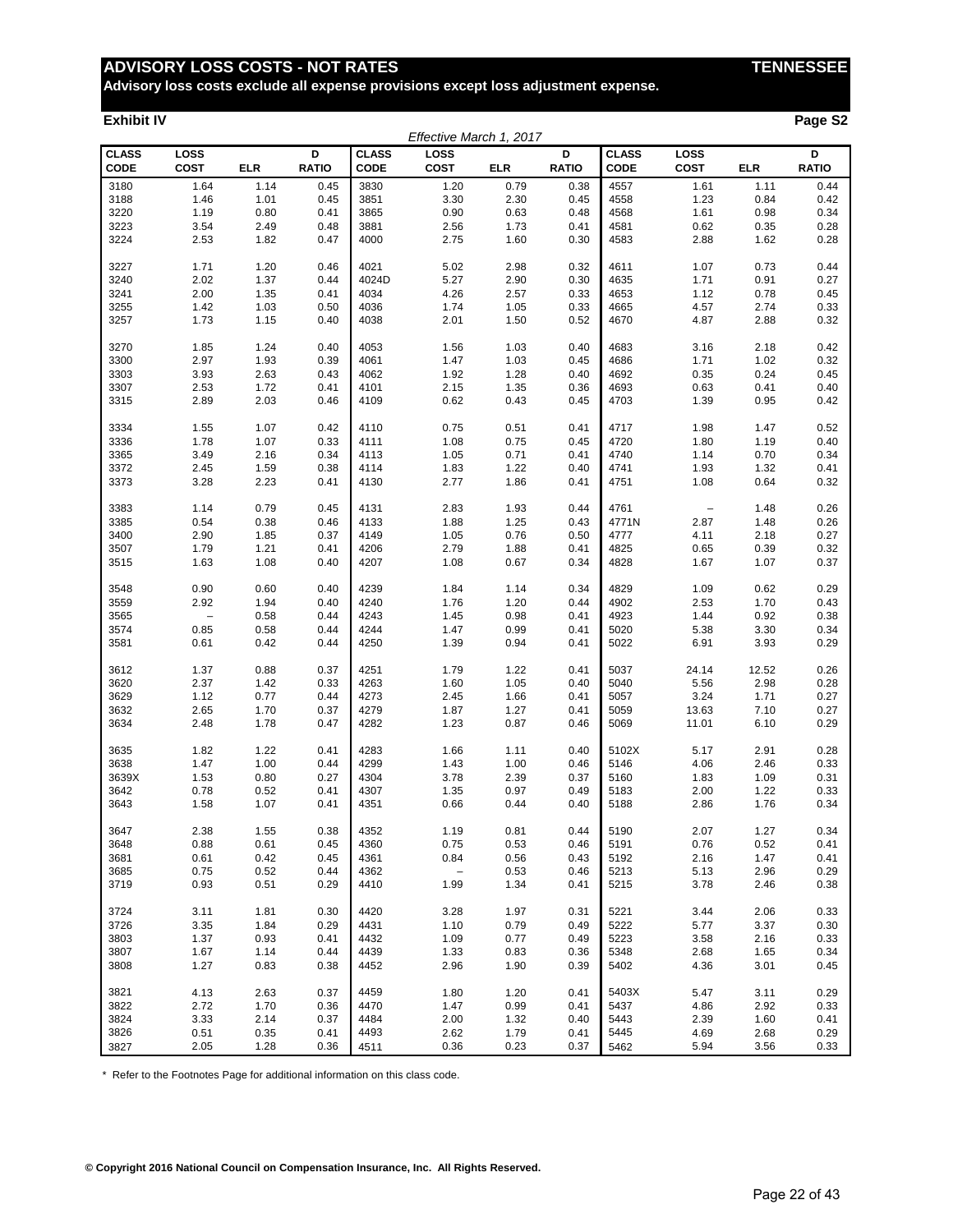**Advisory loss costs exclude all expense provisions except loss adjustment expense.**

## **Exhibit IV Page S3**

| Effective March 1, 2017     |                            |            |                   |                      |                     |                                               |                                                      |                             |                          |            |                   |
|-----------------------------|----------------------------|------------|-------------------|----------------------|---------------------|-----------------------------------------------|------------------------------------------------------|-----------------------------|--------------------------|------------|-------------------|
| <b>CLASS</b><br><b>CODE</b> | <b>LOSS</b><br><b>COST</b> | <b>ELR</b> | D<br><b>RATIO</b> | <b>CLASS</b><br>CODE | LOSS<br><b>COST</b> | <b>ELR</b>                                    | D<br><b>RATIO</b>                                    | <b>CLASS</b><br><b>CODE</b> | LOSS<br><b>COST</b>      | <b>ELR</b> | D<br><b>RATIO</b> |
| 5472                        | 3.18                       | 1.71       | 0.28              | 6834                 | 1.76                | 1.13                                          | 0.37                                                 | 7502                        | 2.35                     | 1.40       | 0.32              |
| 5473                        | 4.04                       | 2.13       | 0.27              | 6836                 | 2.94                | 1.75                                          | 0.32                                                 | 7515                        | 0.86                     | 0.45       | 0.27              |
| 5474                        | 4.73                       | 2.67       | 0.28              | 6843F                | 3.21                | 1.47                                          | 0.25                                                 | 7520                        | 2.27                     | 1.50       | 0.40              |
| 5478                        | 3.24                       | 1.96       | 0.33              | 6845F                | 5.67                | 2.60                                          | 0.25                                                 | 7538                        | 5.60                     | 2.93       | 0.27              |
| 5479                        | 4.25                       | 2.74       | 0.38              | 6854                 | 3.01                | 1.60                                          | 0.28                                                 | 7539                        | 2.00                     | 1.17       | 0.30              |
| 5480                        | 6.17                       | 3.74       | 0.32              | 6872F                | 6.23                | 2.86                                          | 0.24                                                 | 7540                        | 4.87                     | 2.58       | 0.27              |
| 5491                        | 1.23                       | 0.71       | 0.29              | 6874F                | 12.27               | 5.62                                          | 0.25                                                 | 7580                        | 2.07                     | 1.31       | 0.35              |
| 5506                        | 5.53                       | 2.95       | 0.28              | 6882                 | 2.51                | 1.33                                          | 0.27                                                 | 7590                        | 2.03                     | 1.30       | 0.37              |
| 5507                        | 2.81                       | 1.64       | 0.30              | 6884                 | 6.44                | 3.68                                          | 0.31                                                 | 7600                        | 4.07                     | 2.49       | 0.34              |
| 5508D                       | 10.17                      | 6.29       | 0.34              | 7016M                | 1.32                | 0.73                                          | 0.29                                                 | 7601                        | $\qquad \qquad -$        | 2.49       | 0.34              |
| 5535                        | 4.05                       | 2.44       | 0.33              | 7024M                | 1.47                | 0.81                                          | 0.29                                                 | 7605                        | 1.90                     | 1.15       | 0.33              |
| 5537                        | 3.58                       | 2.17       | 0.33              | 7038M                | 4.19                | 2.07                                          | 0.24                                                 | 7610                        | 0.31                     | 0.19       | 0.37              |
| 5539X                       | 8.13                       | 5.03       | 0.34              | 7046M                | 6.44                | 3.62                                          | 0.30                                                 | 7611                        | $\overline{\phantom{0}}$ | 2.49       | 0.34              |
| 5551                        | 13.59                      | 6.90       | 0.25              | 7047M                | 3.25                | 1.66                                          | 0.29                                                 | 7612                        | $\qquad \qquad -$        | 2.49       | 0.34              |
| 5604X                       | 1.27                       | 0.73       | 0.29              | 7050M                | 10.28               | 4.68                                          | 0.24                                                 | 7613                        | $\qquad \qquad -$        | 2.49       | 0.34              |
|                             |                            |            |                   |                      |                     |                                               |                                                      |                             |                          |            |                   |
| 5606                        | 1.06                       | 0.61       | 0.29              | 7090M                | 4.65                | 2.29                                          | 0.24                                                 | 7705                        | 4.34                     | 2.78       | 0.37              |
| 5610                        | 4.35                       | 2.89       | 0.40              | 7098M                | 7.15                | 4.02                                          | 0.30                                                 | 7710                        | 4.63                     | 2.58       | 0.28              |
| 5613X                       | 7.01                       | 4.71       | 0.41              | 7099M                | 15.80               | 8.22                                          | 0.30                                                 | 7711                        | 4.63                     | 2.58       | 0.28              |
| 5645                        | 12.63                      | 7.01       | 0.28              | 7133                 | 1.88                | 1.08                                          | 0.29                                                 | 7720                        | 2.04                     | 1.19       | 0.32              |
| 5651                        | $\overline{\phantom{0}}$   | 7.01       | 0.28              | 7151M                | 2.28                | 1.30                                          | 0.29                                                 | 7855                        | 2.76                     | 1.66       | 0.33              |
| 5703                        | 16.26                      | 9.85       | 0.33              | 7152M                | 5.61                | 2.98                                          | 0.29                                                 | 8001                        | 1.24                     | 0.84       | 0.44              |
| 5705                        | 15.14                      | 8.91       | 0.32              | 7153M                | 2.54                | 1.46                                          | 0.29                                                 | 8002                        | 1.46                     | 0.94       | 0.39              |
| 5951                        | 0.33                       | 0.22       | 0.43              | 7222                 | 4.39                | 2.73                                          | 0.34                                                 | 8006                        | 1.77                     | 1.17       | 0.40              |
| 6003                        | 4.13                       | 2.55       | 0.34              | 7228                 | 4.53                | 2.80                                          | 0.34                                                 | 8008                        | 0.89                     | 0.59       | 0.43              |
| 6005                        | 2.65                       | 1.63       | 0.34              | 7229                 | 5.29                | 3.10                                          | 0.30                                                 | 8010                        | 1.20                     | 0.82       | 0.44              |
| 6017                        | 4.29                       | 2.70       | 0.35              | 7230                 | 4.86                | 3.20                                          | 0.38                                                 | 8013                        | 0.25                     | 0.17       | 0.40              |
| 6018                        | 1.52                       | 0.99       | 0.37              | 7231                 | 4.43                | 2.95                                          | 0.39                                                 | 8015                        | 0.52                     | 0.34       | 0.40              |
|                             |                            |            |                   | 7232                 |                     |                                               |                                                      |                             |                          |            | 0.44              |
| 6045                        | 2.82                       | 1.80       | 0.36              |                      | 5.40                | 3.27                                          | 0.32                                                 | 8017                        | 0.91                     | 0.61       |                   |
| 6204                        | 6.10                       | 3.51       | 0.29              | 7309F                | 7.27                | 3.34                                          | 0.24                                                 | 8018                        | 1.78                     | 1.22       | 0.44              |
| 6206                        | 2.00                       | 1.07       | 0.28              | 7313F                | 2.26                | 1.04                                          | 0.25                                                 | 8021                        | 1.99                     | 1.32       | 0.40              |
| 6213                        | 1.53                       | 0.90       | 0.30              | 7317F                | 7.08                | 3.23                                          | 0.26                                                 | 8031                        | 1.47                     | 0.97       | 0.40              |
| 6214                        | 1.50                       | 0.80       | 0.27              | 7327F                | 16.02               | 7.40                                          | 0.23                                                 | 8032                        | 1.61                     | 1.08       | 0.43              |
| 6216                        | 6.03                       | 3.33       | 0.29              | 7333M                | 1.54                | 0.85                                          | 0.29                                                 | 8033                        | 1.24                     | 0.82       | 0.40              |
| 6217                        | 3.93                       | 2.27       | 0.29              | 7335M                | 1.71                | 0.95                                          | 0.29                                                 | 8037                        | 1.73                     | 1.18       | 0.44              |
| 6229                        | 2.85                       | 1.62       | 0.29              | 7337M                | 3.78                | 1.94                                          | 0.29                                                 | 8039                        | 1.12                     | 0.75       | 0.43              |
| 6233                        | 1.98                       | 1.19       | 0.31              | 7350F                | 10.74               | 5.25                                          | 0.28                                                 | 8044                        | 1.91                     | 1.22       | 0.37              |
| 6235                        | 8.88                       | 4.82       | 0.28              | 7360                 | 2.25                | 1.36                                          | 0.33                                                 | 8045                        | 0.25                     | 0.17       | 0.44              |
| 6236                        | 7.59                       | 4.64       | 0.34              | 7370                 | 3.45                | 2.32                                          | 0.41                                                 | 8046                        | 1.58                     | 1.02       | 0.39              |
| 6237                        | 1.28                       | 0.79       | 0.34              | 7380                 | 3.99                | 2.59                                          | 0.38                                                 | 8047                        | 0.43                     | 0.30       | 0.45              |
| 6251D                       | 4.35                       | 2.63       | 0.32              | 7382                 | 3.34                | 2.19                                          | 0.40                                                 | 8058                        | 1.69                     | 1.09       | 0.39              |
| 6252D                       | 3.79                       | 1.99       | 0.27              | 7390                 | 4.11                | 2.75                                          | 0.40                                                 | 8061                        |                          | 1.17       | 0.40              |
| 6260                        | $\overline{\phantom{a}}$   | 2.63       | 0.32              | 7394M                | 2.14                | 1.15                                          | 0.28                                                 | 8072                        | 0.48                     | 0.32       | 0.43              |
| 6306                        | 6.61                       | 3.66       | 0.27              | 7395M                | 2.38                | 1.28                                          | 0.28                                                 | 8102                        | 1.44                     | 0.98       | 0.44              |
| 6319                        | 4.69                       | 2.66       | 0.28              | 7398M                | 5.26                | 2.62                                          | 0.28                                                 | 8103                        | 1.29                     | 0.82       | 0.37              |
| 6325                        | 2.38                       | 1.37       | 0.29              | 7402                 | 0.11                | 0.07                                          | 0.41                                                 | 8105                        | $\qquad \qquad -$        | 1.22       | 0.44              |
| 6400                        | 4.94                       | 3.17       | 0.37              | 7403                 | 2.68                | 1.61                                          | 0.33                                                 | 8106                        | 4.02                     | 2.44       | 0.33              |
| 6503                        | 1.09                       | 0.75       | 0.45              | 7405N                | 0.32                | 0.20                                          | 0.34                                                 | 8107                        | 2.74                     | 1.63       | 0.33              |
| 6504                        | 1.76                       | 1.21       | 0.44              | 7420                 | 4.84                | 2.75                                          | 0.31                                                 | 8111                        | 1.16                     | 0.79       | 0.41              |
| 6702M*                      | 3.35                       | 2.01       | 0.33              | 7421                 | 0.75                | 0.45                                          | 0.31                                                 | 8116                        | 2.22                     | 1.48       | 0.40              |
| 6703M*                      | 8.24                       | 4.58       | 0.33              | 7422                 | 0.92                | 0.50                                          | 0.28                                                 | 8203                        | 4.80                     | 3.23       | 0.41              |
| 6704M*                      | 3.73                       | 2.24       | 0.33              | 7425                 | 1.54                | 0.89                                          | 0.31                                                 | 8204                        | 3.46                     | 2.03       | 0.32              |
| 6801F                       | 2.88                       | 1.46       | 0.32              | 7431N                | 0.52                | 0.29                                          | 0.29                                                 | 8209                        | 3.09                     | 2.07       | 0.41              |
| 6811                        | 3.62                       | 2.25       | 0.34              | 7445N                | 0.17                |                                               |                                                      | 8215                        | 2.01                     | 1.20       | 0.33              |
| 6824F                       | 8.27                       | 4.08       | 0.26              | 7453N                | 0.28                | $\qquad \qquad -$<br>$\overline{\phantom{a}}$ | $\overline{\phantom{m}}$<br>$\overline{\phantom{a}}$ | 8227                        | 2.98                     | 1.56       | 0.27              |
|                             | 3.71                       | 1.88       | 0.32              |                      | 1.62                | 0.98                                          | 0.33                                                 |                             | 3.25                     | 1.95       | 0.33              |
| 6826F                       |                            |            |                   | 7500X                |                     |                                               |                                                      | 8232                        |                          |            |                   |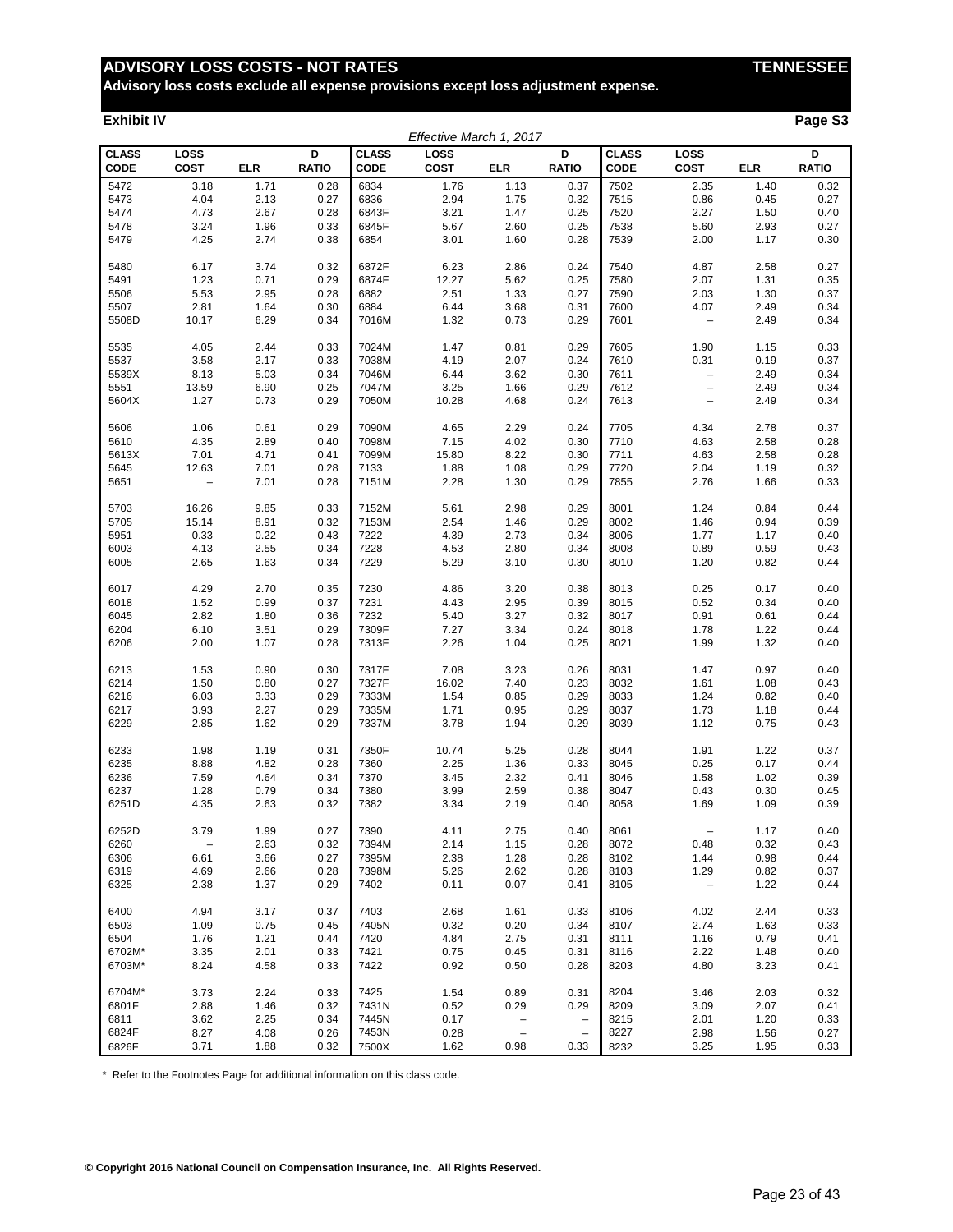**Advisory loss costs exclude all expense provisions except loss adjustment expense.**

## **Exhibit IV Page S4**

| ı<br>г. |  |
|---------|--|
|---------|--|

|              |                          |            |              |              | Effective March 1, 2017 |             |              |              |             |            |              |
|--------------|--------------------------|------------|--------------|--------------|-------------------------|-------------|--------------|--------------|-------------|------------|--------------|
| <b>CLASS</b> | LOSS                     |            | D            | <b>CLASS</b> | LOSS                    |             | D            | <b>CLASS</b> | LOSS        |            | D            |
| <b>CODE</b>  | <b>COST</b>              | <b>ELR</b> | <b>RATIO</b> | <b>CODE</b>  | <b>COST</b>             | <b>ELR</b>  | <b>RATIO</b> | CODE         | <b>COST</b> | <b>ELR</b> | <b>RATIO</b> |
| 8233         | 1.73                     | 1.09       | 0.35         | 8856         | 0.18                    | 0.12        | 0.42         |              |             |            |              |
| 8235         | 3.41                     | 2.22       | 0.39         | 8864         | 1.48                    | 0.95        | 0.39         |              |             |            |              |
|              |                          |            |              |              |                         |             |              |              |             |            |              |
| 8263         | 3.93                     | 2.43       | 0.36         | 8868         | 0.23                    | 0.15        | 0.43         |              |             |            |              |
| 8264         | 3.24                     | 1.94       | 0.33         | 8869         | 0.69                    | 0.46        | 0.43         |              |             |            |              |
| 8265         | 3.40                     | 1.95       | 0.29         | 8871         | 0.07                    | 0.05        | 0.46         |              |             |            |              |
|              |                          |            |              |              |                         |             |              |              |             |            |              |
| 8279         | 3.69                     | 2.06       | 0.28         | 8901         | 0.15                    | 0.10        | 0.38         |              |             |            |              |
| 8288         | 5.65                     | 3.24       | 0.31         | 9012         | 0.89                    | 0.57        | 0.37         |              |             |            |              |
| 8291         | 2.60                     | 1.68       | 0.38         | 9014         | 1.82                    | 1.20        | 0.40         |              |             |            |              |
| 8292         | 1.77                     | 1.17       | 0.40         | 9015         | 2.24                    | 1.50        | 0.41         |              |             |            |              |
| 8293         | 4.98                     | 3.03       | 0.33         | 9016         | 1.58                    | 1.03        | 0.39         |              |             |            |              |
|              |                          |            |              |              |                         |             |              |              |             |            |              |
| 8295         | $\overline{\phantom{a}}$ | 0.82       | 0.37         | 9019         | 1.19                    | 0.71        | 0.32         |              |             |            |              |
| 8304         | 3.70                     | 2.18       | 0.32         | 9033         | 1.24                    | 0.83        | 0.41         |              |             |            |              |
| 8350         | 4.39                     | 2.52       | 0.29         | 9040         | 3.02                    | 2.05        | 0.44         |              |             |            |              |
| 8380X        | 1.78                     | 1.14       | 0.37         | 9052         | 1.62                    | 1.09        | 0.43         |              |             |            |              |
| 8381         | 1.84                     | 1.15       | 0.36         | 9058         | 1.09                    | 0.76        | 0.48         |              |             |            |              |
|              |                          |            |              |              |                         |             |              |              |             |            |              |
| 8385         | 1.70                     | 1.02       | 0.33         | 9060         | 0.97                    | 0.66        | 0.44         |              |             |            |              |
| 8392         | 1.67                     |            |              |              | 0.80                    |             |              |              |             |            |              |
|              |                          | 1.09       | 0.39         | 9061         |                         | 0.58        | 0.49         |              |             |            |              |
| 8393         | 1.21                     | 0.82       | 0.41         | 9063         | 0.64                    | 0.43        | 0.43         |              |             |            |              |
| 8500         | 4.54                     | 2.65       | 0.32         | 9077F        | 2.63                    | 1.41        | 0.41         |              |             |            |              |
| 8601         | 0.20                     | 0.13       | 0.38         | 9082         | 0.88                    | 0.61        | 0.48         |              |             |            |              |
|              |                          |            |              |              |                         |             |              |              |             |            |              |
| 8602         | 0.72                     | 0.46       | 0.37         | 9083         | 0.94                    | 0.65        | 0.48         |              |             |            |              |
| 8603         | 0.05                     | 0.04       | 0.41         | 9084         | 1.30                    | 0.85        | 0.40         |              |             |            |              |
| 8606         | 1.50                     | 0.86       | 0.29         | 9088a        | a                       | $\mathsf a$ | a            |              |             |            |              |
| 8709F        | 3.90                     | 1.79       | 0.24         | 9089         | 1.34                    | 0.91        | 0.43         |              |             |            |              |
| 8719         | 2.62                     | 1.42       | 0.28         | 9093         | 1.06                    | 0.70        | 0.42         |              |             |            |              |
|              |                          |            |              |              |                         |             |              |              |             |            |              |
| 8720         | 1.05                     | 0.63       | 0.33         | 9101         | 1.83                    | 1.24        | 0.44         |              |             |            |              |
| 8721         | 0.19                     | 0.11       | 0.34         | 9102         | 1.96                    | 1.31        | 0.40         |              |             |            |              |
| 8723         | 0.15                     | 0.10       | 0.41         | 9154X        | 1.00                    | 0.66        | 0.40         |              |             |            |              |
| 8725         | 1.75                     | 1.04       | 0.32         | 9156         | 1.09                    | 0.69        | 0.37         |              |             |            |              |
| 8726F        | 2.17                     | 1.10       | 0.32         | 9170         | 7.01                    | 3.52        | 0.25         |              |             |            |              |
|              |                          |            |              |              |                         |             |              |              |             |            |              |
| 8734M        | 0.34                     | 0.21       | 0.33         | 9178         | 3.00                    | 2.05        | 0.46         |              |             |            |              |
|              |                          |            |              |              |                         |             |              |              |             |            |              |
| 8737M        | 0.30                     | 0.18       | 0.33         | 9179         | 6.48                    | 4.41        | 0.44         |              |             |            |              |
| 8738M        | 0.75                     | 0.41       | 0.33         | 9180         | 4.08                    | 2.33        | 0.31         |              |             |            |              |
| 8742         | 0.25                     | 0.15       | 0.33         | 9182         | 1.66                    | 1.07        | 0.39         |              |             |            |              |
| 8745         | 2.76                     | 1.75       | 0.37         | 9186         | 8.82                    | 4.79        | 0.27         |              |             |            |              |
|              |                          |            |              |              |                         |             |              |              |             |            |              |
| 8748X        | 0.34                     | 0.22       | 0.37         | 9220         | 3.20                    | 2.07        | 0.38         |              |             |            |              |
| 8755         | 0.26                     | 0.16       | 0.33         | 9402         | 3.88                    | 2.36        | 0.34         |              |             |            |              |
| 8799         | 0.40                     | 0.27       | 0.40         | 9403         | 5.42                    | 3.15        | 0.30         |              |             |            |              |
| 8800         | 0.86                     | 0.62       | 0.50         | 9410         | 1.42                    | 0.95        | 0.41         |              |             |            |              |
| 8803         | 0.04                     | 0.03       | 0.32         | 9501         | 2.59                    | 1.64        | 0.37         |              |             |            |              |
|              |                          |            |              |              |                         |             |              |              |             |            |              |
| 8805M        | 0.15                     | 0.10       | 0.40         | 9505         | 2.16                    | 1.40        | 0.38         |              |             |            |              |
| 8810         | 0.11                     | 0.07       | 0.40         | 9516         | 3.40                    | 2.08        | 0.34         |              |             |            |              |
| 8814M        | 0.13                     | 0.08       | 0.40         | 9519         | 3.50                    | 2.12        | 0.33         |              |             |            |              |
| 8815M        | 0.33                     | 0.19       | 0.40         | 9521         | 2.33                    | 1.40        | 0.33         |              |             |            |              |
| 8820         | 0.13                     | 0.08       | 0.36         | 9522         | 1.84                    | 1.22        | 0.40         |              |             |            |              |
|              |                          |            |              |              |                         |             |              |              |             |            |              |
| 8824         | 2.63                     | 1.76       | 0.43         | 9534         | 2.85                    | 1.66        | 0.30         |              |             |            |              |
| 8825         | 1.25                     | 0.90       | 0.49         | 9554         | 8.11                    | 4.62        | 0.29         |              |             |            |              |
| 8826         | 1.52                     | 1.00       | 0.40         | 9586         | 0.37                    | 0.26        | 0.49         |              |             |            |              |
| 8829         | 1.62                     | 1.07       | 0.40         | 9600         | 1.67                    | 1.18        | 0.46         |              |             |            |              |
| 8831         | 0.95                     | 0.61       | 0.38         | 9620         | 0.68                    | 0.43        | 0.37         |              |             |            |              |
|              |                          |            |              |              |                         |             |              |              |             |            |              |
|              |                          |            | 0.40         |              |                         |             |              |              |             |            |              |
| 8832         | 0.22                     | 0.14       |              |              |                         |             |              |              |             |            |              |
| 8833         | 0.81                     | 0.54       | 0.41         |              |                         |             |              |              |             |            |              |
| 8835         | 1.82                     | 1.24       | 0.41         |              |                         |             |              |              |             |            |              |
| 8842         | 1.75                     | 1.14       | 0.39         |              |                         |             |              |              |             |            |              |
| 8855         | 0.14                     | 0.09       | 0.40         |              |                         |             |              |              |             |            |              |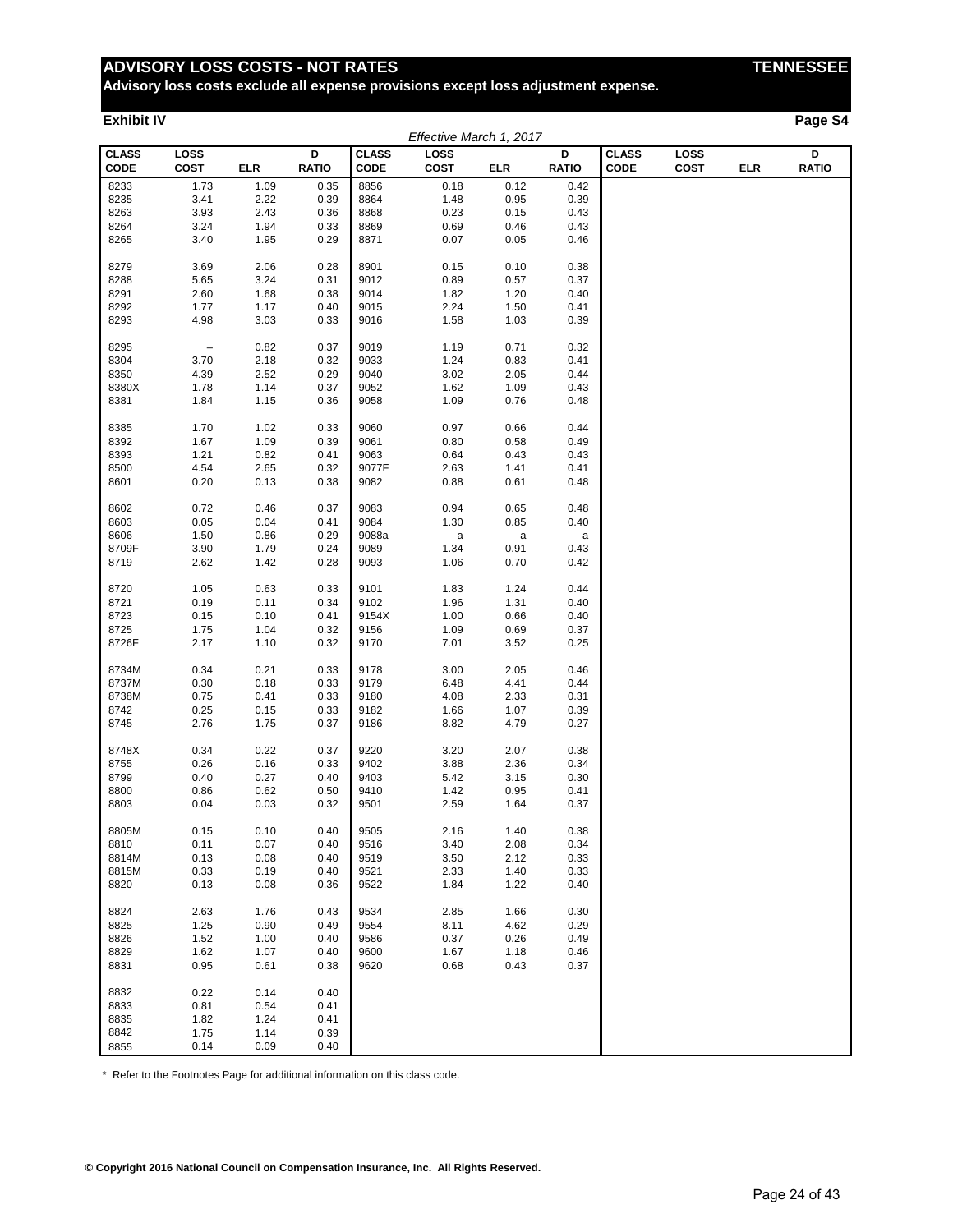#### *Effective March 1, 2017*

#### **FOOTNOTES**

- a Advisory loss cost for each individual risk must be obtained from NCCI Customer Service or the Rating Organization having jurisdiction.
- D Advisory loss cost for classification already includes the specific disease loading shown in the table below. See *Basic Manual* Rule 3-A-7.

|          | <b>Disease</b> |        |          | Disease |        | <b>Disease</b> |         |        |
|----------|----------------|--------|----------|---------|--------|----------------|---------|--------|
| Code No. | Loading        | Symbol | Code No. | Loading | Symbol | Code No.       | Loading | Symbol |
| 0059D    | 0.31           | S      | 1624D    | 0.02    | S      | 3085D          | 0.04    | S      |
| 0065D    | 0.06           | S      | 1710D    | 0.03    | S      | 3175D          | 0.02    | S      |
| 0066D    | 0.06           | S      | 1741D    | 0.30    | S      | 4024D          | 0.05    | S      |
| 0067D    | 0.06           | S      | 1803D    | 0.20    | S      | 5508D          | 0.04    | S      |
| 1164D    | 0.08           | S      | 3081D    | 0.04    | S      | 6251D          | 0.03    | S      |
| 1165D    | 0.05           | S      | 3082D    | 0.06    | S      | 6252D          | 0.03    | S      |

S=Silica

- F Advisory loss cost provides for coverage under the United States Longshore and Harbor Workers Compensation Act and its extensions. Loss cost contains a provision for USL&HW Assessment.
- M Risks are subject to Admiralty Law or Federal Employers Liability Act (FELA). However, the published loss cost is for risks that voluntarily purchase standard workers compensation and employers liability coverage. A provision for the USL&HW Assessment is included for those classifications under Program II USL Act.
- N This code is part of a ratable / non-ratable group shown below. The statistical non-ratable code and corresponding advisory loss cost are applied in addition to the basic classification when determining premium.

| Class | Non-Ratable         |
|-------|---------------------|
| Code  | <b>Element Code</b> |
| 4771  | 0771                |
| 7405  | 7445                |
| 7431  | 7453                |

- P Classification is computed on a per capita basis.
- X Refer to special classification phraseology in these pages which is applicable in this state.

#### **\* Class Codes with Specific Footnotes**

- 1005 Advisory loss cost includes a non-ratable disease element of \$0.58. (For coverage written separately for federal benefits only, \$0.57. For coverage written separately for state benefits only, \$0.01.)
- 1016 Advisory loss cost includes a non-ratable disease element of \$1.73. (For coverage written separately for federal benefits only, \$1.69. For coverage written separately for state benefits only, \$0.04.)

2702,2705 An upset payroll of \$10.00 per cord shall be used for premium computation when payroll records are not available.

- 6702 Loss cost and rating values only appropriate for laying or relaying of tracks or maintenance of way no work on elevated railroads. Otherwise, assign appropriate construction or erection code loss cost and elr each x 1.215.
- 6703 Loss cost and rating values only appropriate for laying or relaying of tracks or maintenance of way no work on elevated railroads. Otherwise, assign appropriate construction or erection class loss cost x 2.984 and elr x 2.761.
- 6704 Loss cost and rating values only appropriate for laying or relaying of tracks or maintenance of way no work on elevated railroads. Otherwise, assign appropriate construction or erection class loss cost and elr each x 1.35.